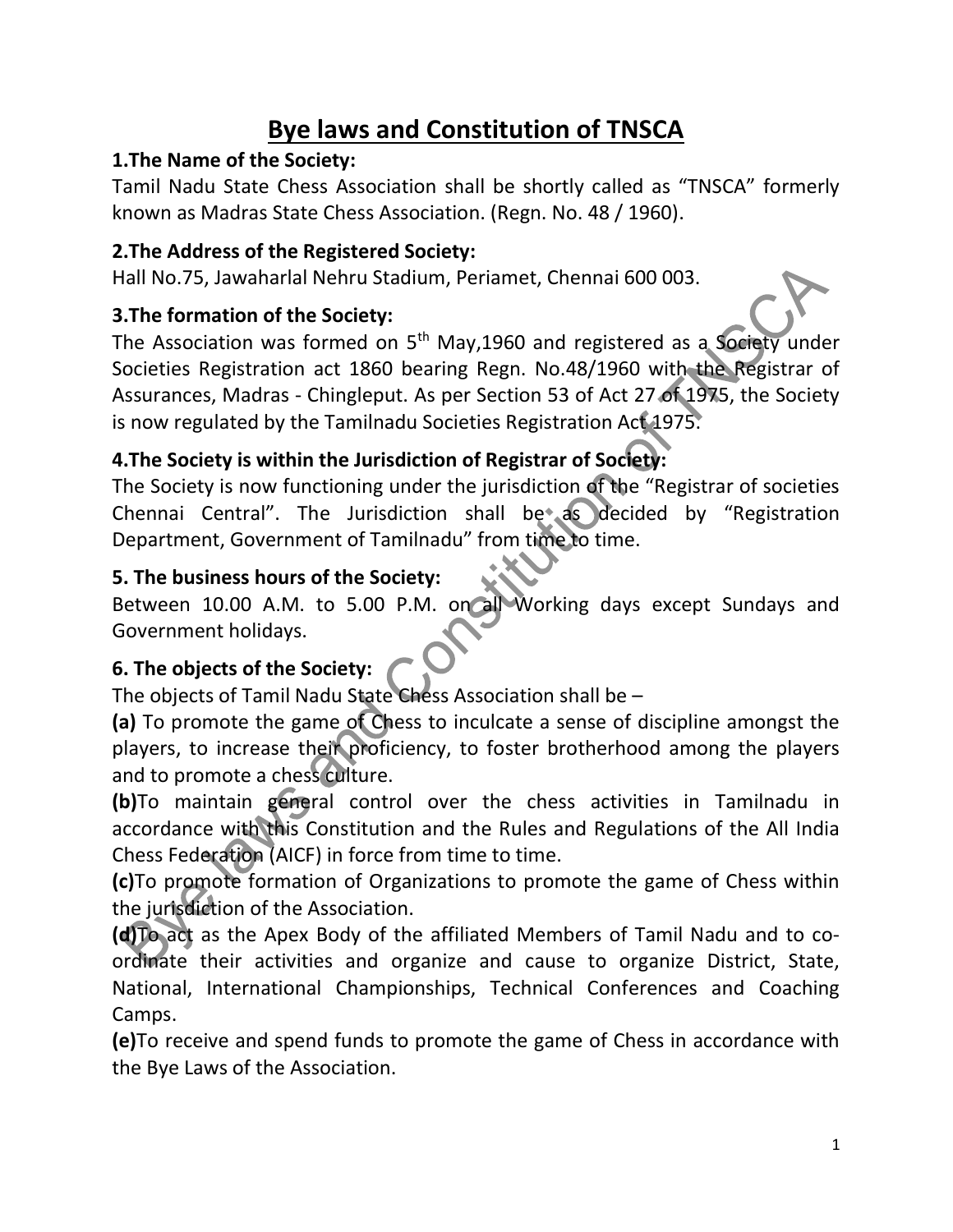(f) To select the teams to represent Tamil Nadu State and to promote, control and if necessary, finance the visits by such teams, players and officials.

(g) To promote, control and if necessary, finance the visits of National and Foreign teams or coaches or individual players to Tamil Nadu.

(h) To prepare and maintain a State Rank List of players.

(i) To seek affiliation with All India Chess Federation,other State, National and International Organisations, if necessary; and

(j) To generally do such other acts and things as may be necessary or conducive for achieving the objects of the Association.

(k) The activities would be confined to the territory of State of Tamil Nadu/ India.

(l) The activities would be purely charitable in nature and not motivated for profit.

(m) The benefit of objects would be available to the general public irrespective of caste, creed, religion or sex.

## 7.Definitions and Explanations:

### (a) Association:

Shall mean the Tamil Nadu State Chess Association

## (b) Logo:

Logo of the Association is the symbolic sign of King bearing the abbreviation "tnsca" inside the concentric circle and Estd:1947 beneath the circle.

## (c) Championship:

District, State, National and International Chess Championship for any category or Age Group recognized by TNSCA, AICF and FIDE.

## (d)Chess

"Chess" means the game of chess, Rules of which are approved by the World Chess Federation (FIDE).

## (e)Affiliated Members:

The affiliated members of TNSCA are the District Chess Associations functioning in the Districts of Tamilnadu duly recognized and Affiliated to TNSCA as per the Bye Laws.

## (f) Honorary Members:

The Executive Council may, by a majority of two-thirds of those present at the concerned meeting, elect any person as an Honorary Member who is interested in the game and has rendered signal services to it.

## (g) Special Units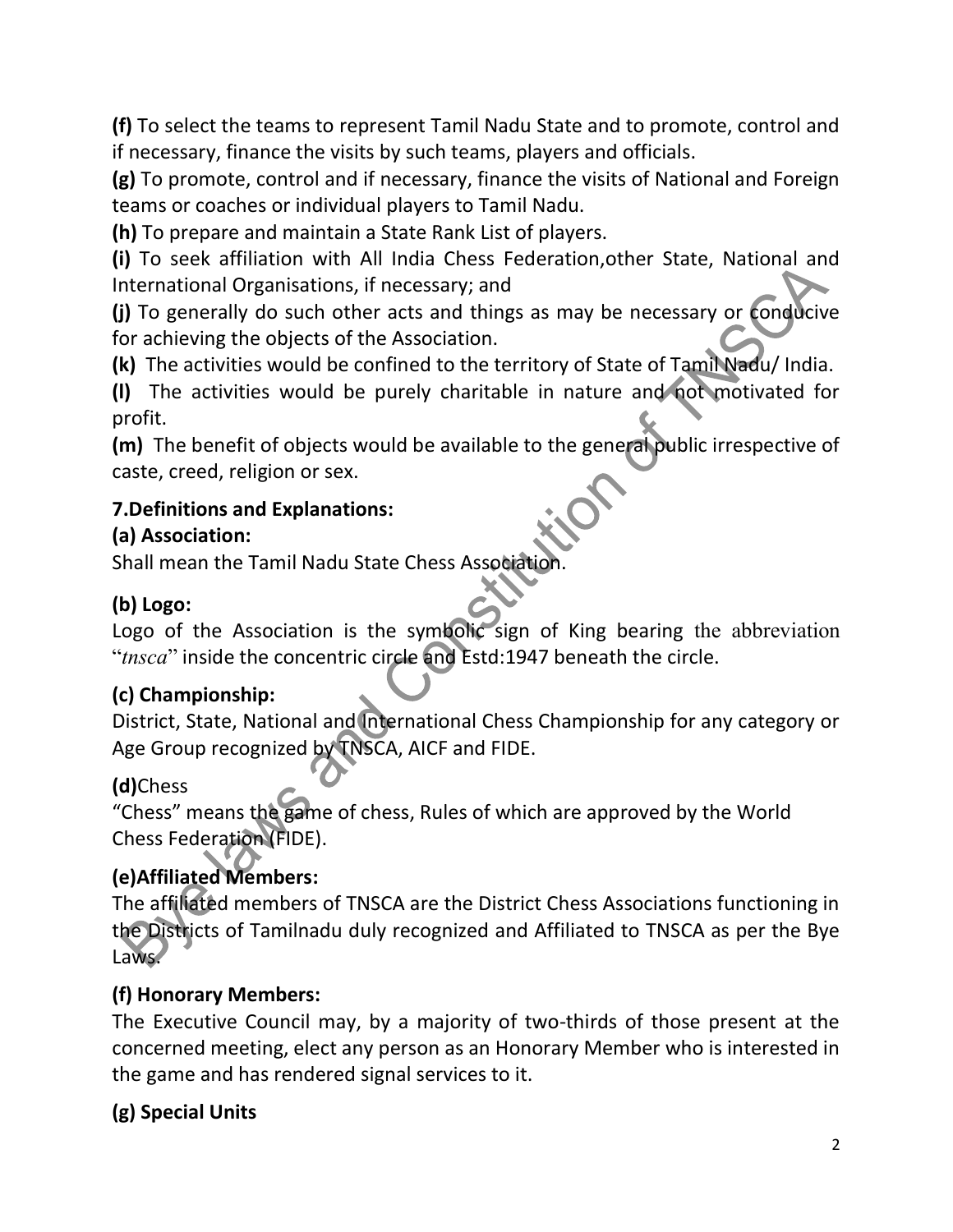"Special Units" are those big institutions which are specially affiliated to the association.

## (h) Academies

Academies are those institutions which promote chess among its members and the public and have coaching programmes.

## (i) Financial Year:

1<sup>st</sup> of April to 31<sup>st</sup> of March of succeeding year the period in which the accounts of the registered Society are maintained and Audited as required under the Bye laws.

#### (j)Office Bearers of TNSCA:

The Office Bearers of the Association shall mean,

The President,

The Vice Presidents,

The Secretary,

The Treasurer,

The Joint Secretaries.

All these posts are honorary without any salary or honorarium.

(k). "Bye-Laws" shall mean the bye-laws of the Association for the time being in force.

## (l) Tournament:

Any competition, recognized by TNSCA or its affiliated units or AICF or by FIDE, conducted by any affiliated Member on behalf of TNSCA.

## (m) Committee:

"Committee" means the Executive Committee.

## (n) Federation:

As far as the game of Chess in India is concerned, Federation shall mean All India Chess Federation.

# (o) FIDE:

Federation International Des Echecs - The International Chess Federation / World Chess Federation.

## (p) The General Body:

The General Body of Tamilnadu State Chess Association shall consist of Office Bearers of TNSCA and its affiliated District chess members.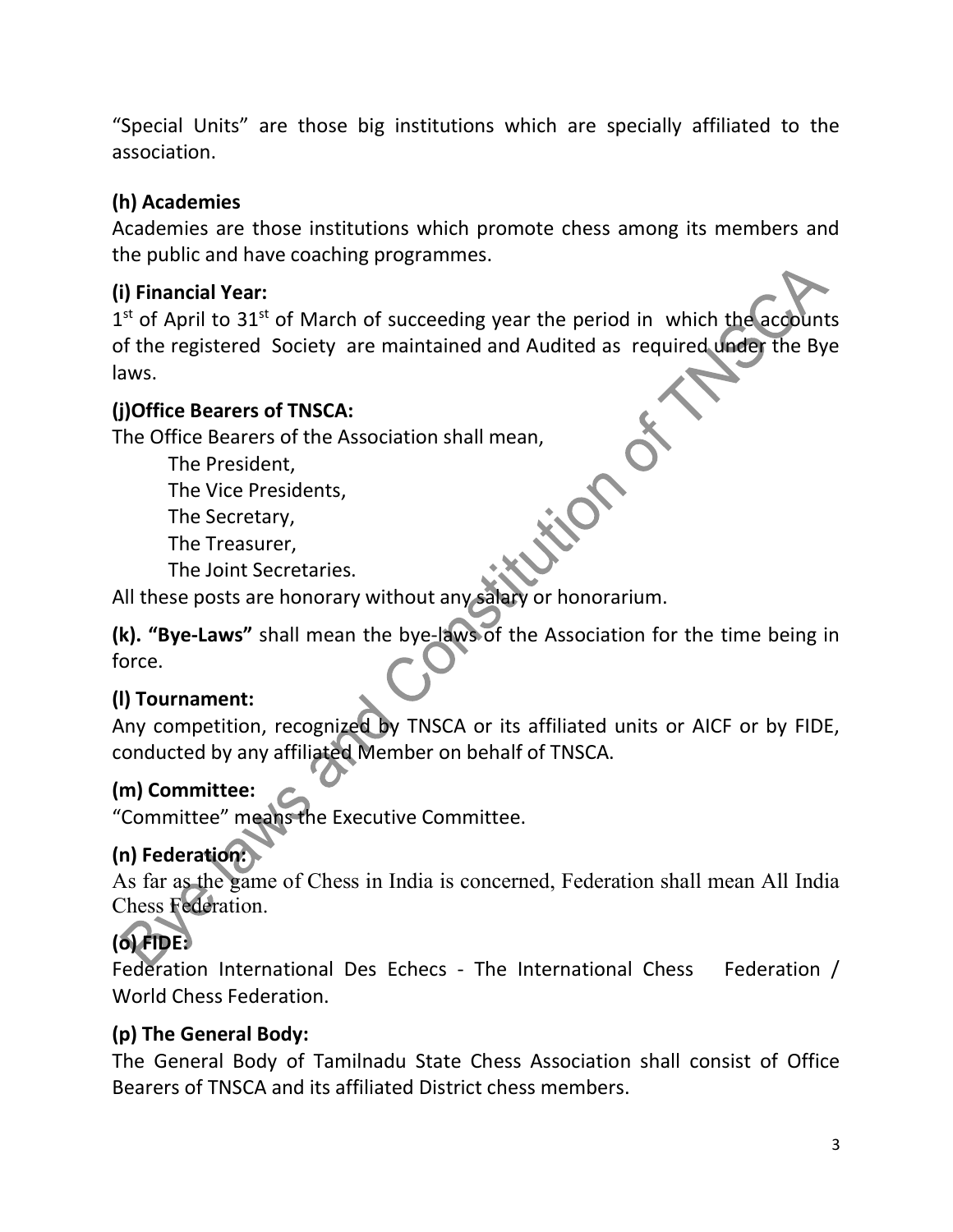## (q) Memorandum:

Means the Memorandum of Association of the registered society as originally framed and as amended, from time to time, in pursuance of the provisions of this Act;

#### (r) Player:

The Chess player duly registered with the TNSCA.

#### (s)Patrons:

The General Body may elect any person who is interested in the game of chess and has rendered signal service to the game as patron of the TNSCA.

#### (t) Special Resolution:

A Resolution passed by a majority of not less than three fourths of the members of the Society entitled to vote as or present at a General Meeting convened specifying the intention to propose the Resolution as a Special Resolution has been duly given.

#### u) Official of TNSCA :

Shall mean Coach, Trainer, Instructor, Manager, Arbiter or functionaries recognized by TNSCA.

## 8. Requirements to be complied with by the Member District Associations to continue Affiliation with TNSCA:

The Member District Association affiliated with TNSCA to continue the affiliation shall pay the Annual Subscription before 15<sup>th</sup> of April and with the fine of Rs.100/before 30<sup>th</sup> of April.

The Member District Association shall hold their Annual General Body Meeting before 15<sup>th</sup> of May and holding the elections of Office Bearer, if it is required and submit the certified photo copies of the Minutes of the Annual General Body Meeting, Audited Balance Sheet with Auditors Report, Annual Report, Annual Budget for the ensuing year, calendar of events, list of Office bearers and present condition, with the Secretary of the Tamil Nadu State Chess Association before 31<sup>st</sup> of May to establish that the Member District Association remain active.

The District Associations can have different categories of members. However, the Taluk Chess Associations alone shall have the right to vote. Each Taluk Chess Association may be permitted to send two delegates to all the General Body Meetings of the respective District Chess Association and allowed to vote. Where ever there are less numbers of Taluks (less than 3) the Municipality / Panyachat Chess Association shall replace them.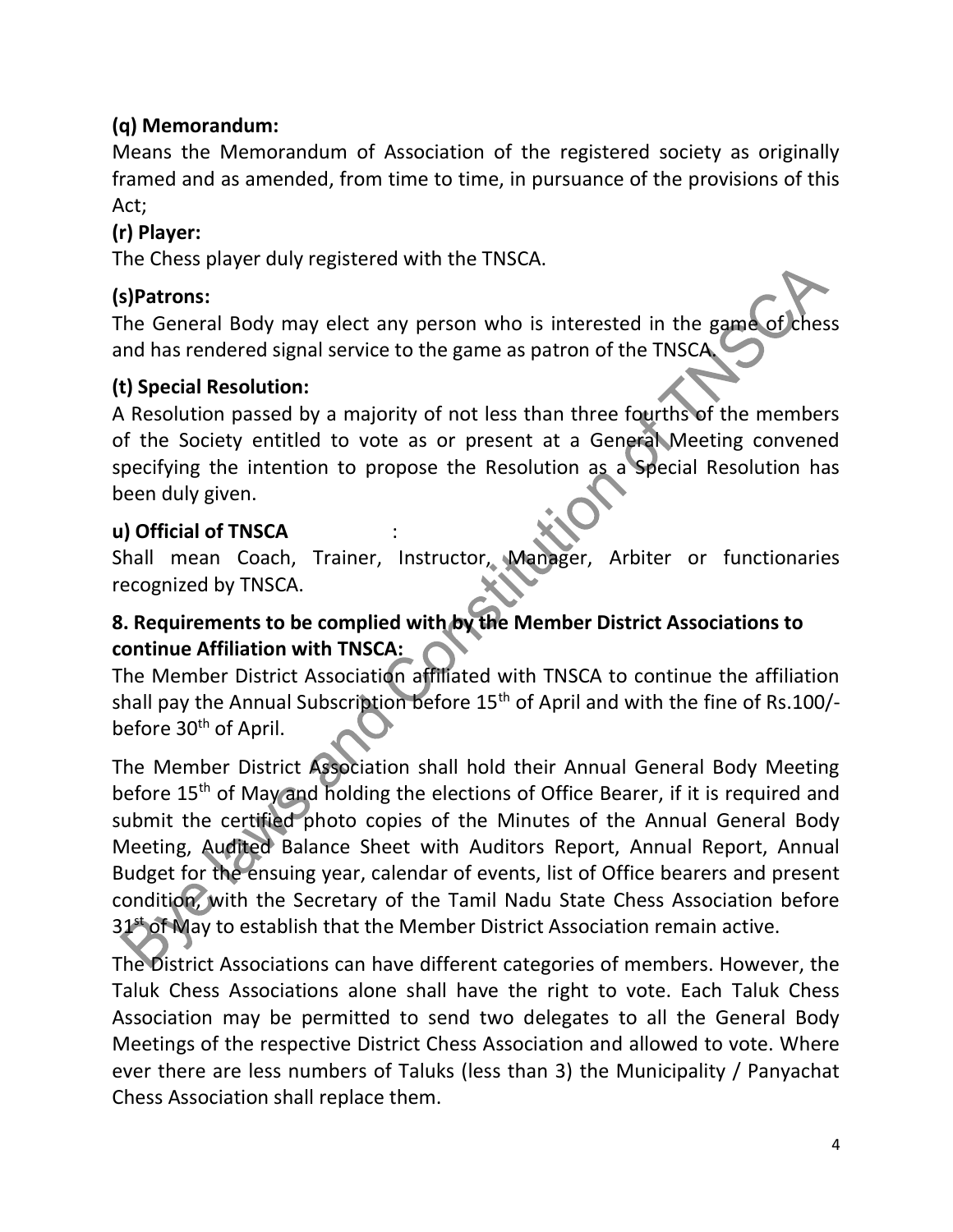Minimum of 50% of the Taluk Associations should be affiliated with the District Association. In case of District Associations where there are very few Taluks - Municipality / Panchayat Union Associations may be affiliated to the District Association.

For the Executive Committee Meeting one delegate from each district shall be allowed to attend and to vote.

For the General Body Meeting and Executive Committee apart from the district delegates the office bearers are entitled to vote. However, for the elections to the office bearers, only the two delegates may be allowed to vote.

#### 9. Executive Committee:

The Executive Committee shall be the Executive Body of the Association and is vested with all powers to administer the Association.

#### (a) Composition

The Executive Committee shall consist of the Office Bearers of TNSCA , one Representative nominated by the General Body or Executive Committee of the concerned Member Association and in the case of Special Units by its competent Authority and the two players -Current TN State Champion (open) and current TN Women State Champion (Players shall be above 18 years of age).

## (b)Powers of the Executive Committee:

(i) To sanction expenditures up to Rs.25,00,000/- (Rupees Twenty Five lakhs only) at a time.

(ii) To hear and decide the issues referred to it by the Office Bearers or Affiliated Members.

(iii) To grant provisional affiliation to new members dedicated for the development and promotion of Chess activities in any newly formed areas or newly formed Organizations exercising control over whole of Tamil Nadu and refer the same to the General Body in the next available meeting for its decision.

(iv)To disaffiliate any Member of the TNSCA for the attributed misconduct definedin the Constitution or otherwise and refer the same to the General Body in the next available meeting for its decision.

(v) To constitute Sub Committees for any specific requirements.

(vi)To institute/discontinue/rename and enact Rules and Regulations for the Organization's smooth and successful conduct of various State Championships and Tournaments, Seminars, Technical Conferences, Coaching Camps and the Code of conduct of Players / of Organisers of Championships/Tournaments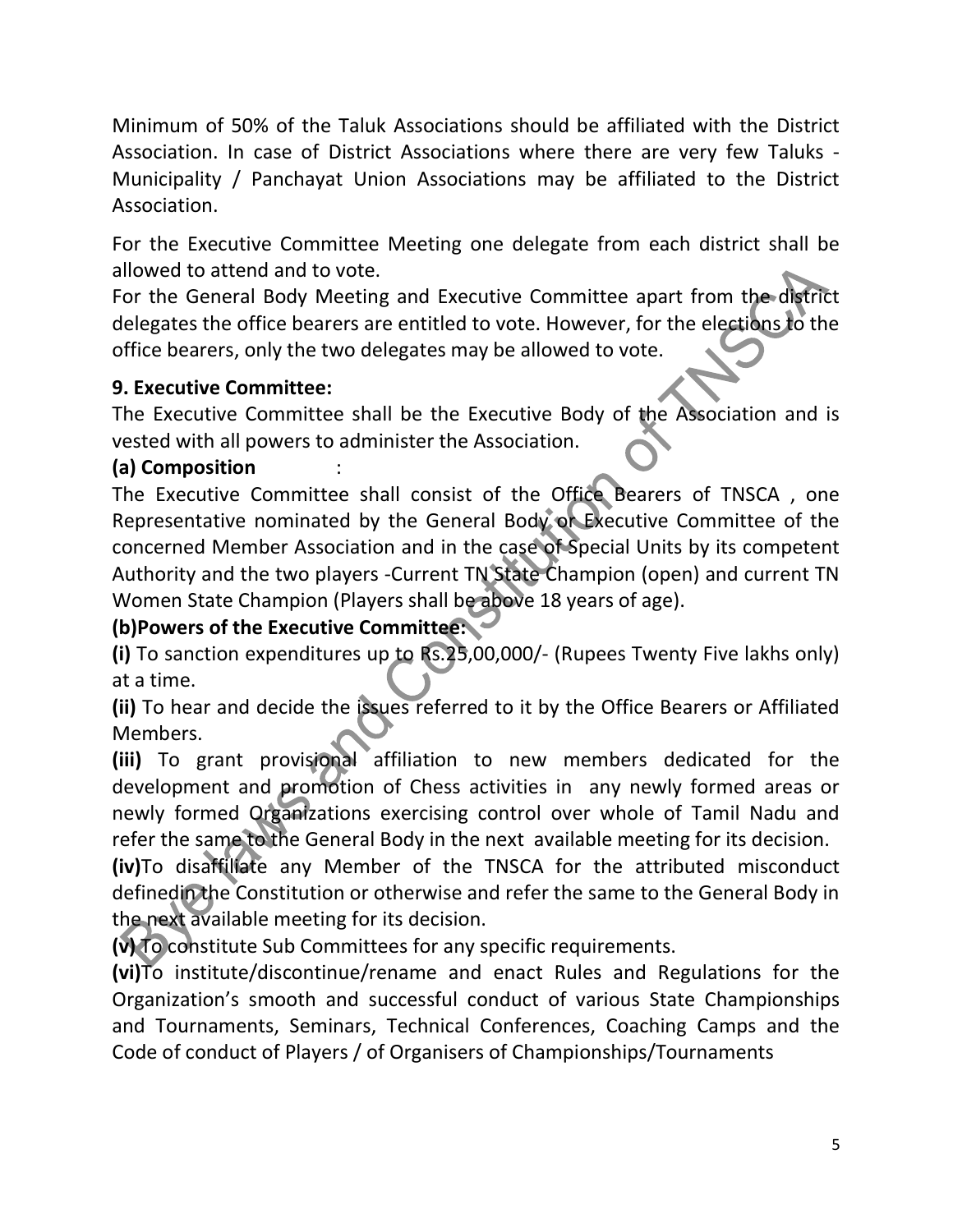(vii)To conduct or cause to conduct State, National and International Championship and other Chess related activities and to permit conduct of other Chess Tournaments/Events conducted by the affiliated members.

(viii) To levy capitation, registration, recognition and other like fees.

(ix) To fix salaries and other allowances to the secretarial staff of the Association.

(x) To fix Travelling and Other Allowances incurred by the Office Bearers of TNSCA in discharging their duties in the affairs of TNSCA.

(xi) To prescribe remuneration and Travelling and Other Expenses of Boarding and Lodging payable to Arbiters, Officials and Observers appointed to State Championships and State level tournaments.

(xii) To enquire into the misconduct attributed to the Affiliated Members and take necessary and appropriate decision.

(xiii) Entertain the Appeals preferred by the aggrieved members of the Affiliated State Units and the Secretarial Staff of TNSCA.

(xiv) To take disciplinary action against Officials and Players concerning the charges leveled. After receiving the findings of the proceedings in writing, appeal shall lie to the next General Body against such order of the Executive Committee.

(xv)To frameand or amend the code of conduct for Organisers of Tournaments, Players, Managers of Teams, Coaches, Instructors, Arbiters and other Officials.

#### (c) Meetings of the Executive Committee:

The Executive Committee shall meet four times a year or as often as necessary. On the requisition in writing by at least one fourth of the members of the Executive Committee or on the direction of the President, the Secretary shall convene the meeting of the Executive Committee.

The secretary shall convene the meeting of the Executive Committee giving 15 clear days Notice along with the Agenda of the Meeting to all the members of the Executive Committee.

The Affiliated members are entitled to place the subjects for the consideration of the Executive Committee and such subjects shall be sent to the Secretary well in time so that the same can be included in the Agenda of the Meeting.

## (d) Quorum of the Meeting

The Quorum for the meeting of the Executive Committee shall be one fourth of its members. The members who could not attend the meeting can send their decisions by post or by fax duly signed by the Secretary. The casting of votes by post by the Members shall be taken into account for the purposes of quorum. If sufficient quorum is not there, the Meeting shall be adjourned. After an interval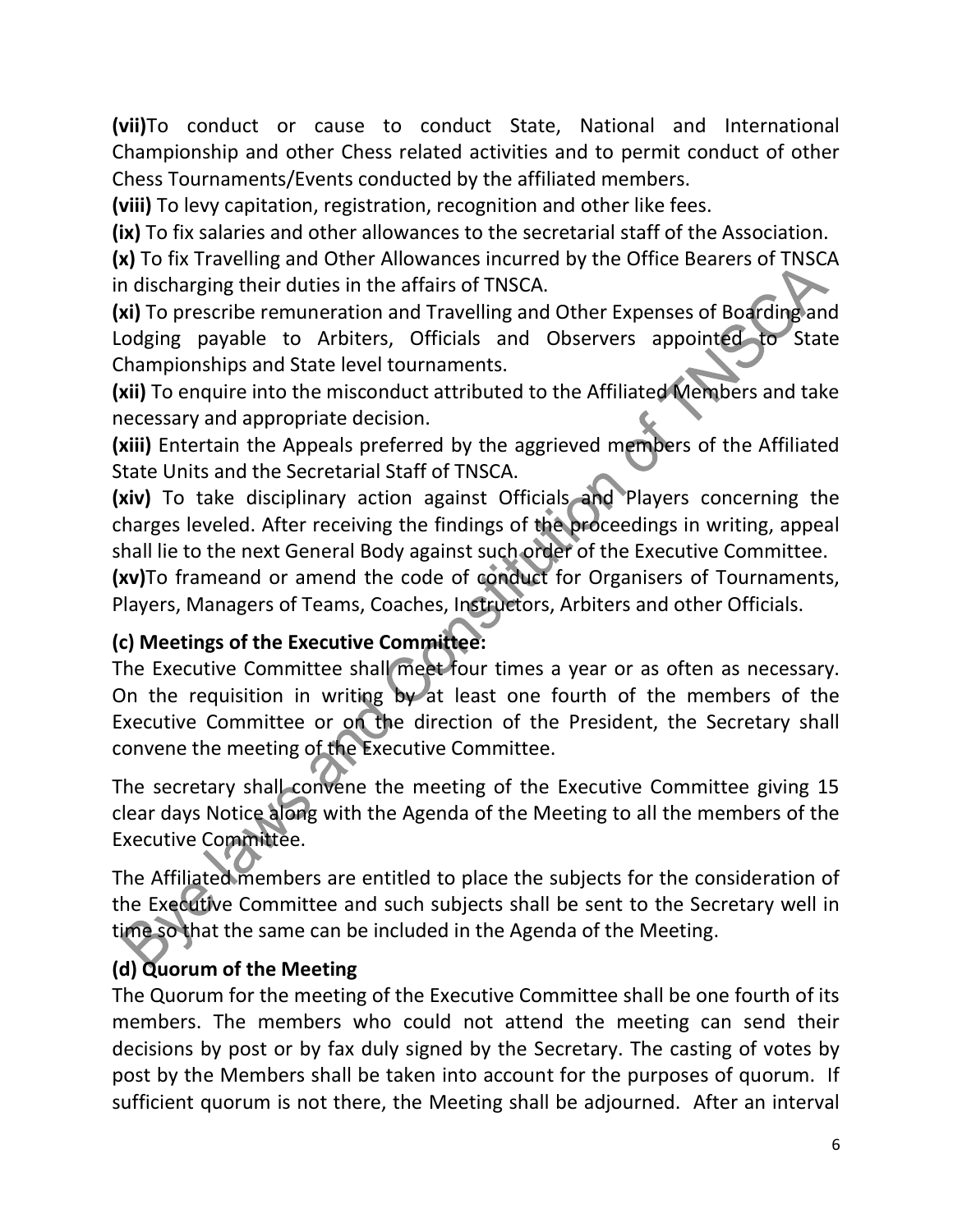of an hour the convened meeting shall be held again at the very same place. If even after such adjournment, there is no quorum, then those present at the meeting shall be reckoned to constitute the requisite quorum and the business in the Agenda shall be transacted.

If the requisitioned meeting lacks quorum, then it shall stand cancelled and the requisition will be treated as lapsed

The decisions of the Executive Committee shall be decided by a majority of votes. The affiliated members may vote by post or by proxy by authorization duly signed by the President and the Secretary produced in original or through Fax.

### 10.Members of the General Body:

The General Body of the Tamil Nadu State Chess Association shall consist of:

(i) All Office bearers of the TNSCA.

(ii) Two Representatives nominated by the District Associations affiliated as Members of the TNSCA

(iii) One representative nominated by Special Units affiliated with TNSCA.

(iv) Patrons and Honorary Members.

(v)Current Tamil Nadu State Open Chess Championship winner and Current Tamil Nadu State Women Chess Championship winner.

Categories (iii),(iv)and (v) shall have no voting rights in the General Body.

## 11.Powers and duties of the General Body:

(a) To elect the office-bearers of the Association;

(b) To appoint Auditors and fix their remuneration;

(c) To consider and approve the Annual Report;

(d) To consider and approve the audited statement of accounts and the budget;

(e) To acquire, hold, control, administer and dispose of the properties and funds of the Association.

(f) make and amend the Constitution, Rules and Regulations of the Association as and when necessary by a two-thirds majority of the Members present and voting provided further that for amending the Constitution the quorum of the General Body shall not be less than three-fourth of the strength of General Body;

(g)To consider and decide any matter related to Chess.

(h) To take such other steps as may be necessary or expedient for carrying out the objects of the Association.

(i) To prescribe the Annual Subscription to be paid to the Association (Executive Committee)

(j) To borrow funds when necessary for the purpose of the Association;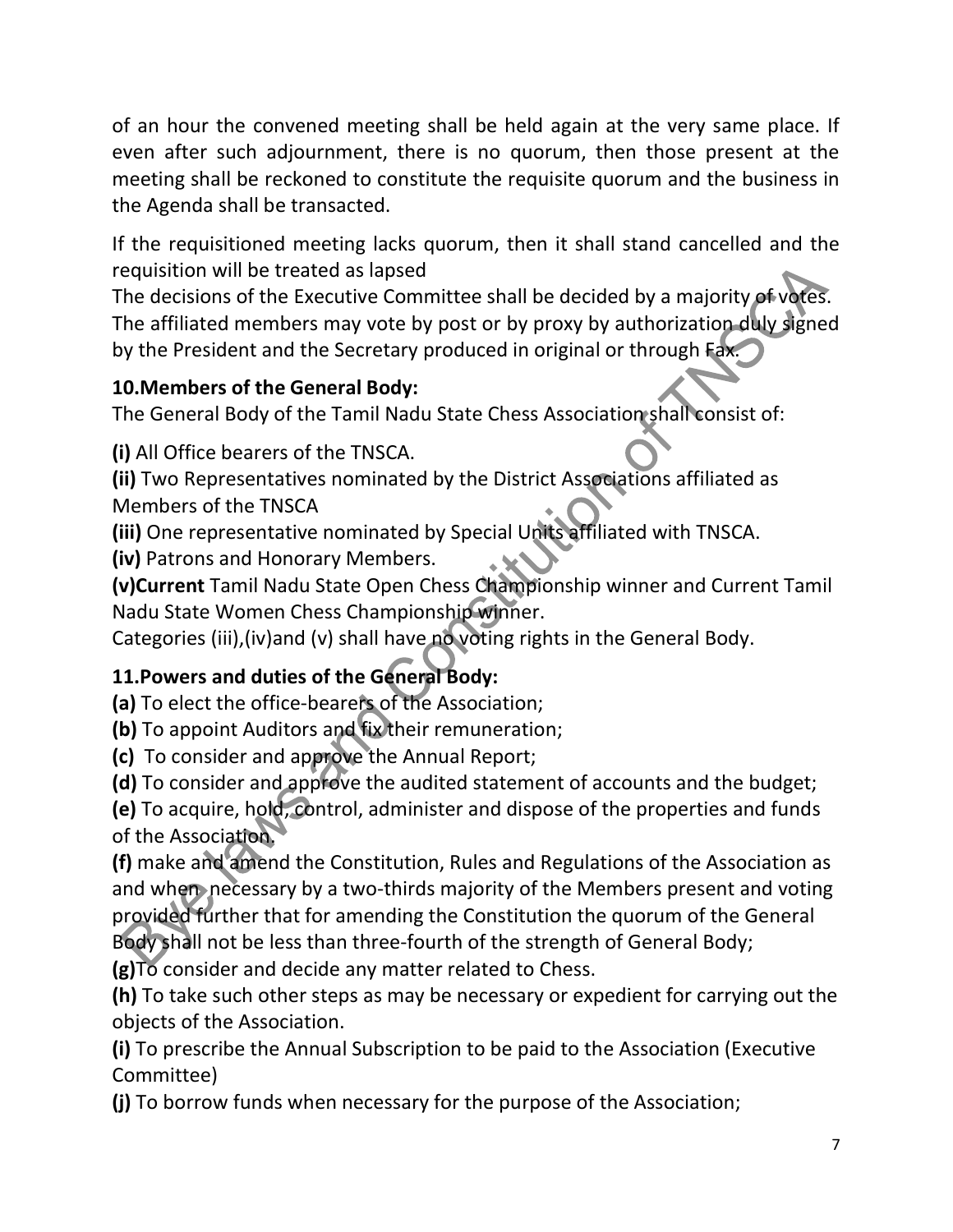(k) To frame Rules and Regulations for proper conduct of the functioning and administration of Tamil Nadu State Chess Association and its Affiliated Members. (l) To grant affiliation to District Associations and Special Units.

(m) To disaffiliate District Associations and Special Units from the Association.

(n) To take disciplinary action against its members, the office bearers, officials and players recognized by the Association or of any recognized Members.

(o) To exercise all or any of the powers of the Executive Committee and to amend or annul its decisions.

### 12.Annual Meeting of the General Body of TNSCA:

Annual General Body Meeting of the Association shall be held before 30<sup>th</sup> of June every year. The Gen. Secretary shall give notice of the above meeting with a copy of the Agenda at least 21 clear days before the meeting.

The Agenda for the meeting shall inter alia include appointment of Auditors, consideration of the Annual Report, Audited Balance Sheet and Statement of Receipts and Expenditures, Budget estimates for the following year and other matters if any.

Only the Members who have paid their Annual Subscription between 1<sup>st</sup> and 15<sup>th</sup> of April or with a fine of Rs.100/- before  $30<sup>th</sup>$  of April of that year are eligible to attend the Annual General Body Meeting of the TNSCA.

Such defaulted members who have not paid the Annual Subscription shall be temporarily disaffiliated and are not eligible for the rights and benefits of the Affiliated Members entitled to in the affairs and functioning of TNSCA. Such defaulted members are not eligible to attend the Annual General Body Meeting or participate in the election of Office Bearers.

The Secretary shall forward the Notice of the Annual General Body Meeting along with the Agenda of the Annual General Body Meeting to the Active Affiliated Members by R.P.A.D./Speed Post.

On receipt of the Notice of the Annual General Body Meeting, the Active Affiliated Members with voting rights shall forward the names of two representatives conferred with voting rights by the General Body or Executive Body nominated and in the case of Special Units by the competent Authority to represent the Member at the Annual General Body Meeting, at least 15 clear days before the date of the Annual General Body Meeting.

#### 13.Special Meeting of the General Body:

A Special Meeting of the General Body may be called at any time by the Resolution of the Executive Committee or on the requisition in writing at least by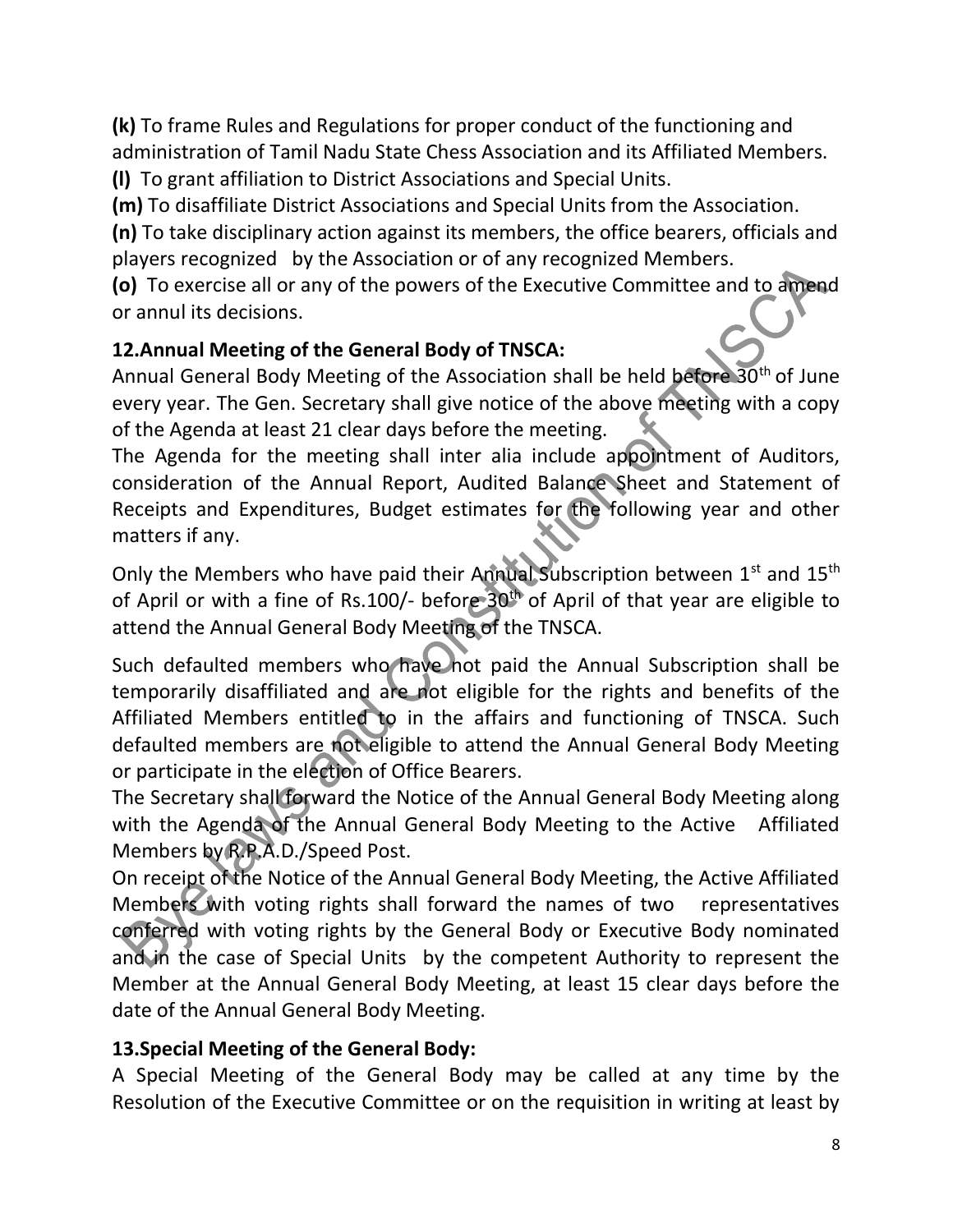10 members of the Association or by the President to consider such matters mentioned in the Agenda. The Secretary shall give 14 clear days notice of such meetings to all members with a copy of the proposed agenda. The Special Meeting requisitioned by the Resolution of the Executive Committee or on requisition in writing by 10 members shall be called within 30 days of the receipt of the Resolution/Requisition/Direction of the President.

## 14. Elections of Office Bearers of TNSCA:

The General Body of TNSCA shall by a majority of votes elect the President, 6 Vice Presidents,General Secretary, Treasurer and 6 Joint Secretaries for a term of 3 years.

The President need not belong to any District Association/Special Unit.

The President, the General Secretary and the Treasurer shall cease to hold that post on attaining the age of 70 years.

## 15. Mode of Elections of Office Bearers:

## (a) Filing of Nominations:

Nominations to the posts of office bearers of the Association should be sent by the affiliated members so as to reach the General Secretary 14 days before the Annual General Body Meeting.

#### (b) Scrutiny of Nominations:

The President and Secretary shall nominate the Returning Officer. The Secretary along with the nominated Returning Officer shall scrutinize the Nominations sent by the Members for the posts of Office Bearers in the ensuing elections, immediately on the closure of receipt of the Nominations and finalise the list of candidates contesting in the elections for the various posts of Office Bearers and communicate the List of Candidates to all eligible Member Associations at least by giving 7 clear days before the date of elections.

#### (c)The conduct of Election:

The named Returning Officer nominated by the President shall conduct the polling of votes in the elections.

The existing office bearers and the two players (one each from The Tamil Nadu State Championship open & women) shall have no voting rights in the Election of Office Bearers. Only the two Representatives named by each of the Member Associations alone are eligible to cast their votes. The voting shall be by secret ballots. Immediately after the casting of votes, the polled votes will be counted and results will be announced. In the event of tie the President shall exercise his casting votes and the results shall be declared.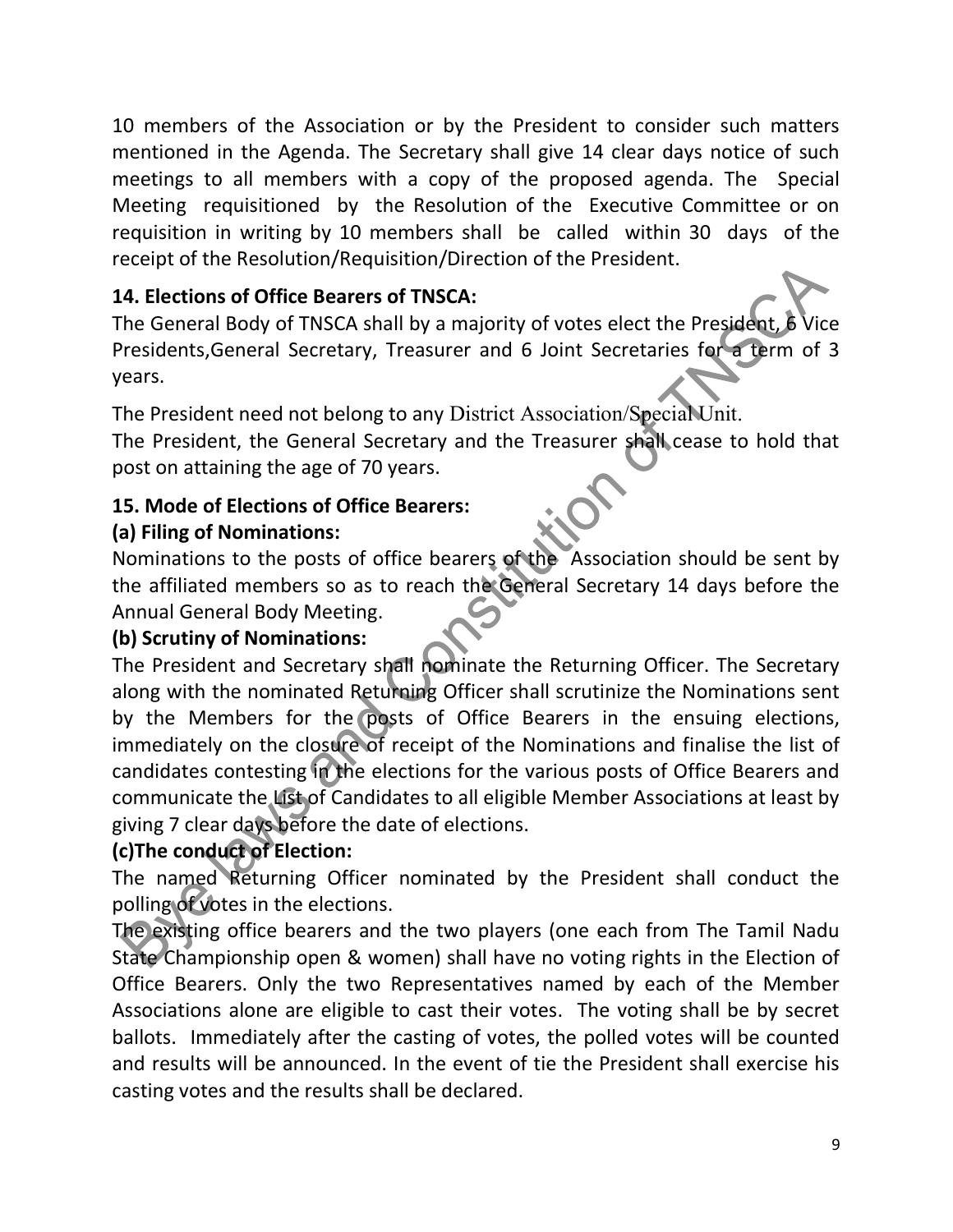#### 16.Urgent Meeting of the General Body:

In the event of any emergency, the President at his discretion may convene an Urgent Meeting of the General Body of TNSCA by giving notice prescribing a period even shorter than the one prescribed for the Special Meeting.

#### 17. Amendments to the Constitution and Bye Laws:

The amendment to the Constitution and the Bye Laws of the Tamil Nadu State Chess Association in relation to the Objects of the Society and to carry on its administration shall be made by Special Resolution.

On the suggestion of the Executive Committee or by one fourth of the members, the Secretary shall convene the Special Meeting of the General Body to consider the proposed amendments to the Constitution and Bye Laws and such Resolutions on being passed by majority of not less than three fourth of members present at the Special Meeting.

The adopted amendment to the Constitution or the Bye Laws shall be registered with the jurisdictional Registrar of Societies and on such registration the amendment shall take effect from the date of passing of the amendment by the Special General Body Meeting.

#### 18. Finance of Tamil Nadu State Chess Association:

All moneys received by the Association from whatever source shall form the Association Fund. The Association Fund shall be under the control of the General Body and shall be spent as provided under this Constitution and as per the decisions of General Body.

#### The revenue of the Association will include;

(i) Membership/Subscription Fees paid by the affiliated Member District Associations and Special Units.

(ii) Players' Entry fee for Championships and Tournaments.

(iii) Recognition fee to be paid by the Organisers of District/State/ International Tournaments.

(iv)Recognition fee for Championships/Tournaments.

(v) Fee for conducting/organizing International Tournaments/Seminars/Coaching camps/Refresher Courses.

(vi) Fee for award of titles/certificates.

(vii) Players, Arbiters, Organisers, Trainers (Coaches) Registration fee.

(viii) Fees received for services rendered or rights granted by Association.

(ix) Other Contributions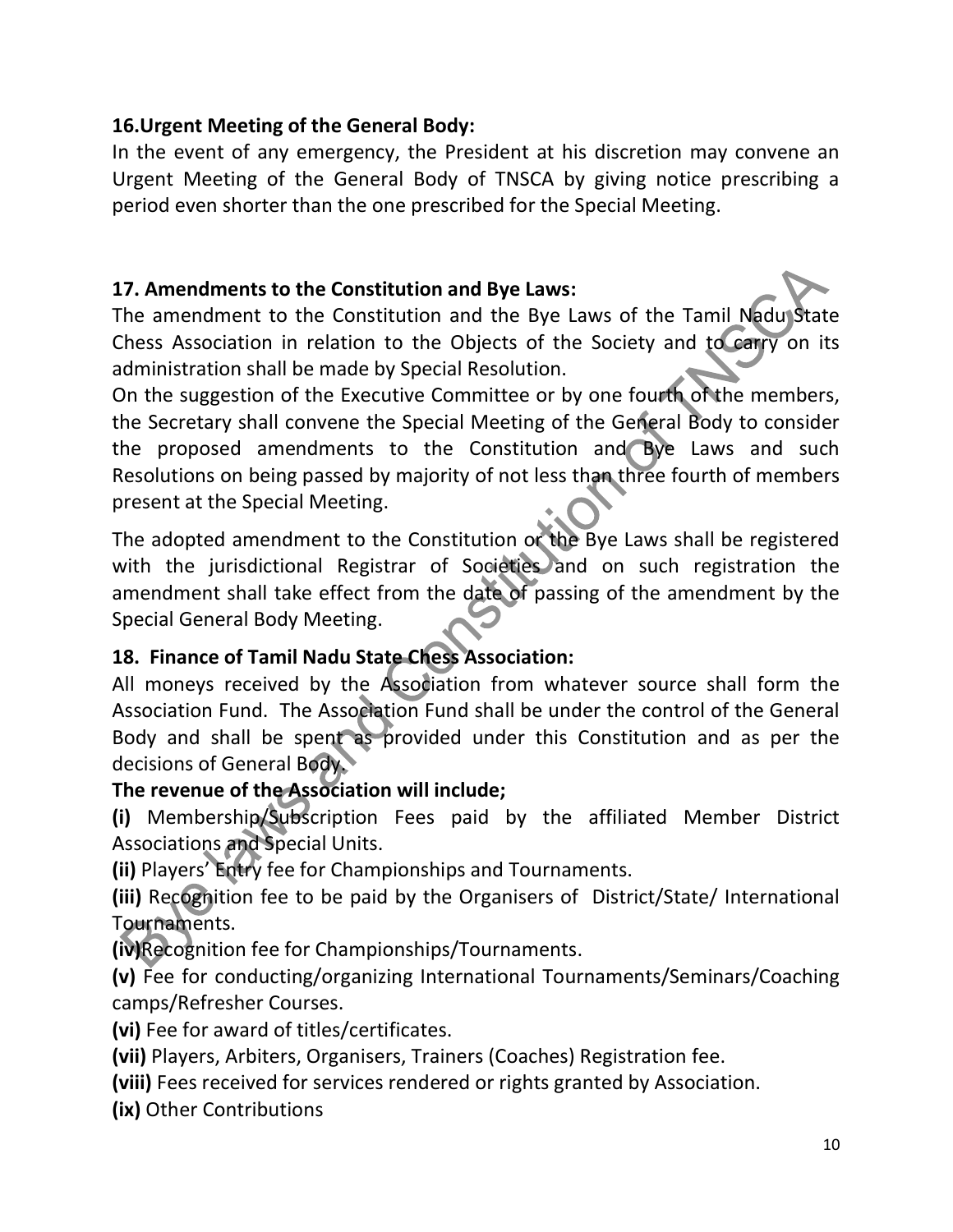(x) Such other receipts as may be incidental or mandatory to the above.

## 19.Deposit and disbursement of the funds of the Tamil Nadu State Chess Association:

a) All the moneys given to the Association at its Secretariat shall be received by the Secretary and duly brought into the accounts of TNSCA issuing proper receipts. The General Body or the Executive Committee shall decide such Bank or Banks in which the funds of the TNSCA has to be deposited. On such decision of the General Body or the Executive Committee the Secretary and the Treasurer shall open the Account or Accounts in the name of Tamil Nadu State Chess Association and such Account or Accounts of the TNSCA shall be operated by General Secretary, along with the Treasurer or the Vice President. All payments made in the name of the Association cheques shall be signed by the Secretary along with the Treasurer or with a Vice President.

All receipts and disbursements made by the Secretary and the Treasurer on behalf of TNSCA during the interregnum period of the preceded and convened Meeting shall be submitted to the Executive Committee for its guidance and approval.

b) The funds of the Institution would be utilized only towards the objects and no portion of it would be distributed in any manner to the trustees or persons defined in Section 13 (1) ( c ) of the Income Tax Act, 1961.

## 20. Powers and duties of the Office Bearers:

## (a) President:

The President shall preside over the meetings of the General Body, Executive Committee, and of any Committee of which he is a member and in case of equality of votes, he shall have a casting vote.

If, in the opinion of the President, any emergency has arisen in the affairs of TNSCA which requires immediate action should be taken, he may take such action deemed necessary and report the same to the next Meeting of the Executive Committee or General Body.

## (b)Vice Presidents:

In the absence of the President for any Meeting, the Vice President nominated by the President shall preside over such Meetings.

## (c) Secretary:

He shall be the Secretary to the General Body, the Executive Committee and all other Committees of the Association and will issue Notices of the meetings of General Body, Executive Committee and the other Committees and record the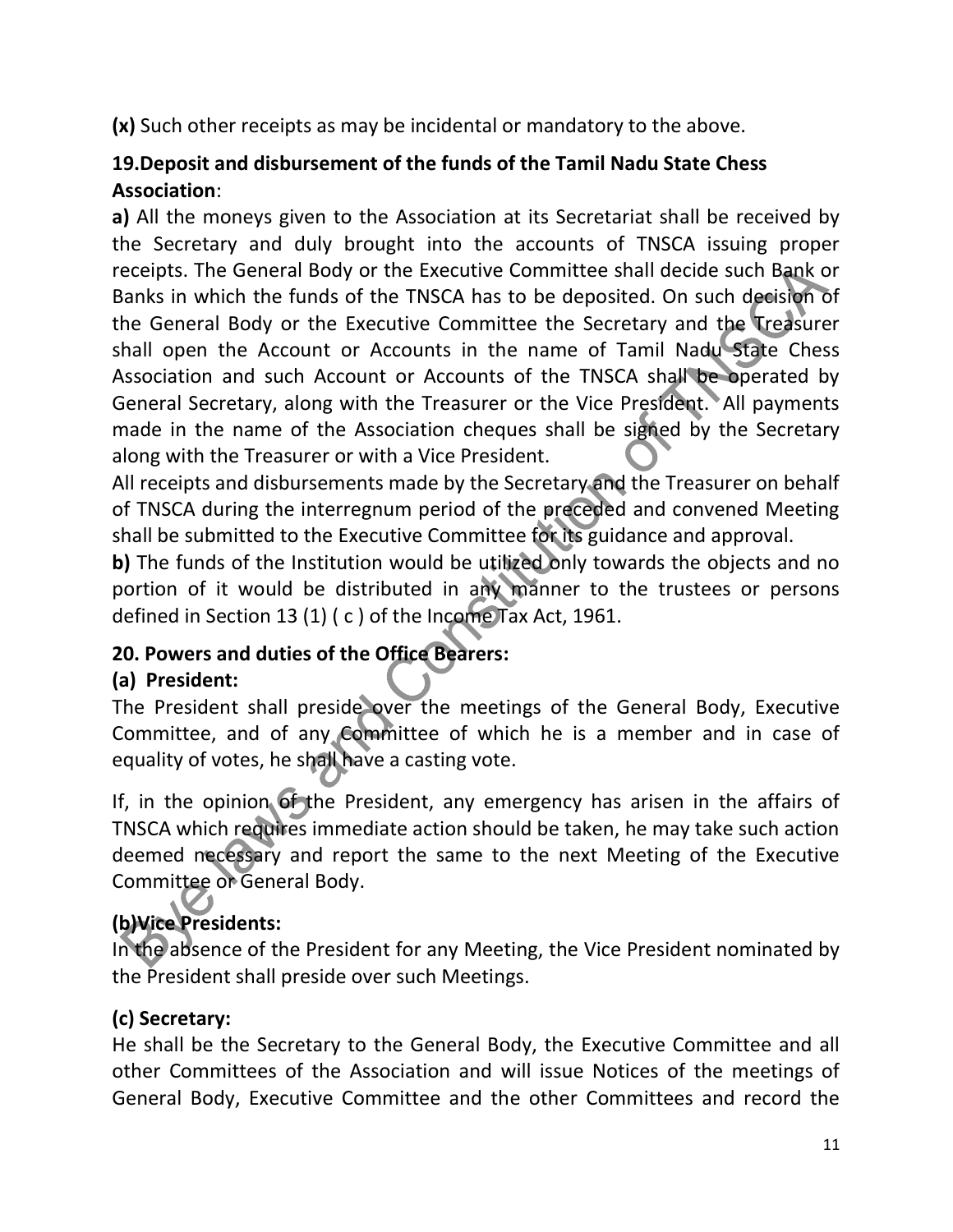Minutes of these Meetings. He shall be responsible for the proper maintenance and custody of the above Minutes of the General Body, Executive Committee and the other Committees duly recorded in the Minute Books kept for the said purposes. He shall carry out all resolutions and decisions of the General Body, Executive Committee and the other Committees.

He shall exercise all such powers conferred on him by the General Body and Executive Committee and shall be in charge of the day to day administration of the Association assisted by the Secretariat of TNSCA.

All subscriptions, donations, Grant in Aid, other like payments and amounts sent to the Secretariat of the Association shall be received under proper Receipts and all disbursements made on behalf of the Association shall be under proper Vouchers.

He will be in charge of all correspondence received and sent on behalf of the Association and maintain proper records of the same.

The Secretary shall be empowered to incur contingent expenditure of Rs.2,00,000/-(Rupees Two Lakhs Only) at a time.

He shall be competent to submit proposals to the State Governments in respect of District, State and International Tournaments and also appoint Officials for such Tournaments.

The Secretary along with Treasurer will be responsible for the Funds of the Associations and for preparation of the Annual Budget, Annual Report, Audited Balance Sheet and Statement of Receipts and Expenditures and place the same for the consideration of Executive Committee and for the approval of General Body in the Annual General Body Meeting.

After the conclusion of the Annual General Body Meeting, the Secretary shall before 30<sup>th</sup> of September file the Statutory Returns stipulated under Section 16 (3) of the Tamilnadu Societies Registration Act;

(i) an authenticated copy of such Receipts and Expenditure Account, Balance Sheet and Report.

(ii)a statement of the names, addresses and occupations of the persons who, at the expiry of the financial year, were members of the registered society; and

(iii)a declaration to the effect that the society has been carrying on business or has been in operation during the financial year.

With the Registrar of Societies under whose jurisdiction the Association is functioning.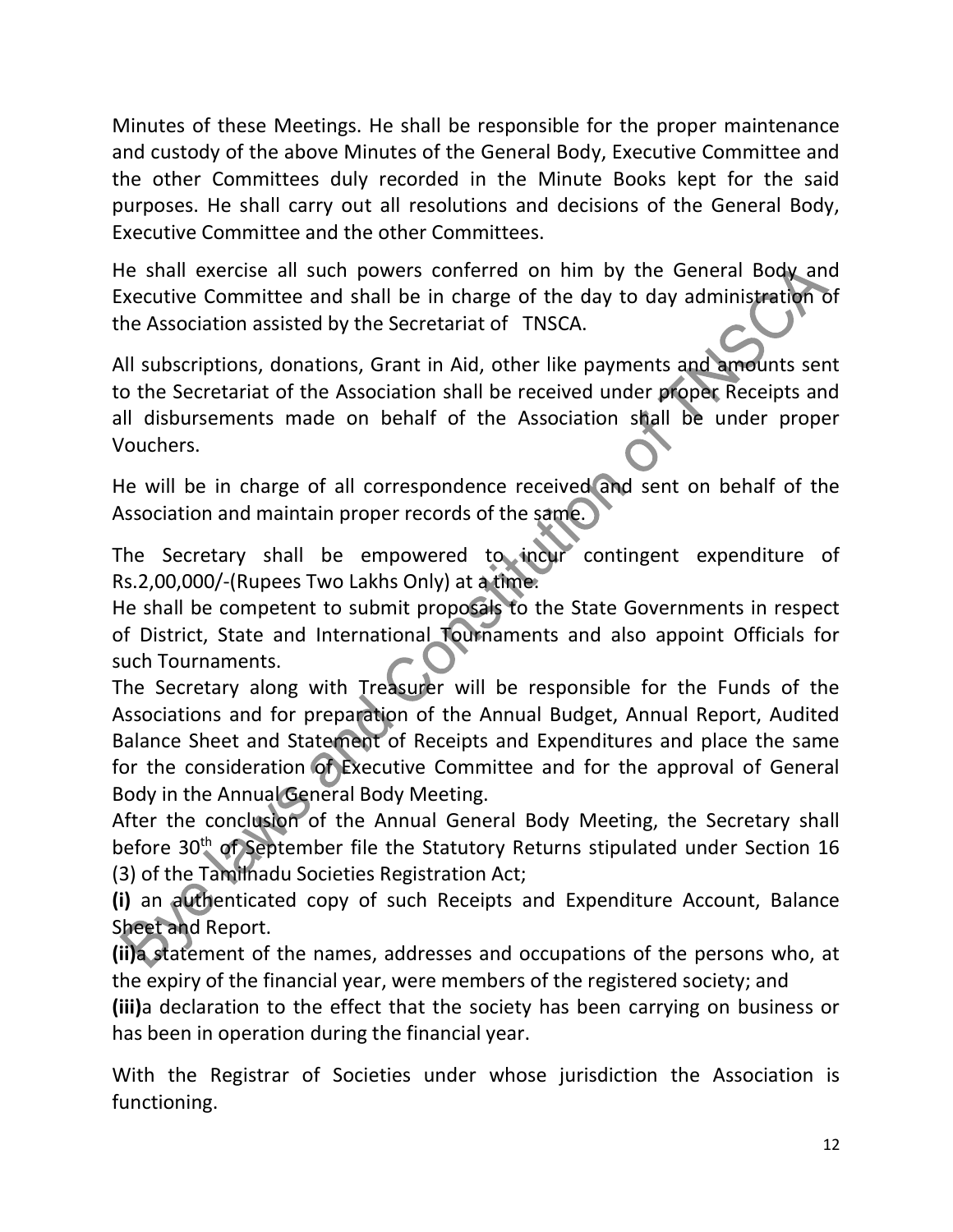The Secretarial staff will function under the administrative control of the Secretary. He will be competent to appoint such secretarial staff and take disciplinary action including termination of their services and report the same to the Executive Committee.

### (d) Treasurer:

The Treasurer along with Secretary shall exercise general supervision over the funds of the Association and advise the General Body as regards its financial policy.

The treasurer shall along with Secretary submit to the General Body at its annual meeting a statement of receipts and expenditure, the balance sheet audited, and the budget for the ensuing year as approved by the Executive Committee.

### (e) Joint Secretaries:

Joint Secretaries shall assist the Secretary in discharging of his duties and carry out the work of the Association as may be assigned to them by the Executive Committee.

#### 21.Legal Course:

(i) The Association shall sue and or be sued only in the name of the Gen. Secretary of the Association.

(ii) Any Suits/Legal actions against the Association shall be instituted only in the Courts at Chennai, where the Registered Office of Tamil Nadu State Chess Association is situated or at the place where the Secretariat of the Tamil Nadu State Chess Association is functioning.

## 22.Misconduct on the part of Members / Special Members /Office Bearers/Officials:

The following acts will be construed as Misconduct on the part of the Members/ the Office Bearers / the Officials.

(i) Any act against the aims and objects of the Association and detrimental to the interests of TNSCA.

(ii) Fraud, Cheating, embezzlement, theft, willful damage to or dishonesty in connection with Association's property, funds or records.

(iii) Willful disobedience of the directives of the Executive Committee or the General Body or the Competent Office Bearers of TNSCA.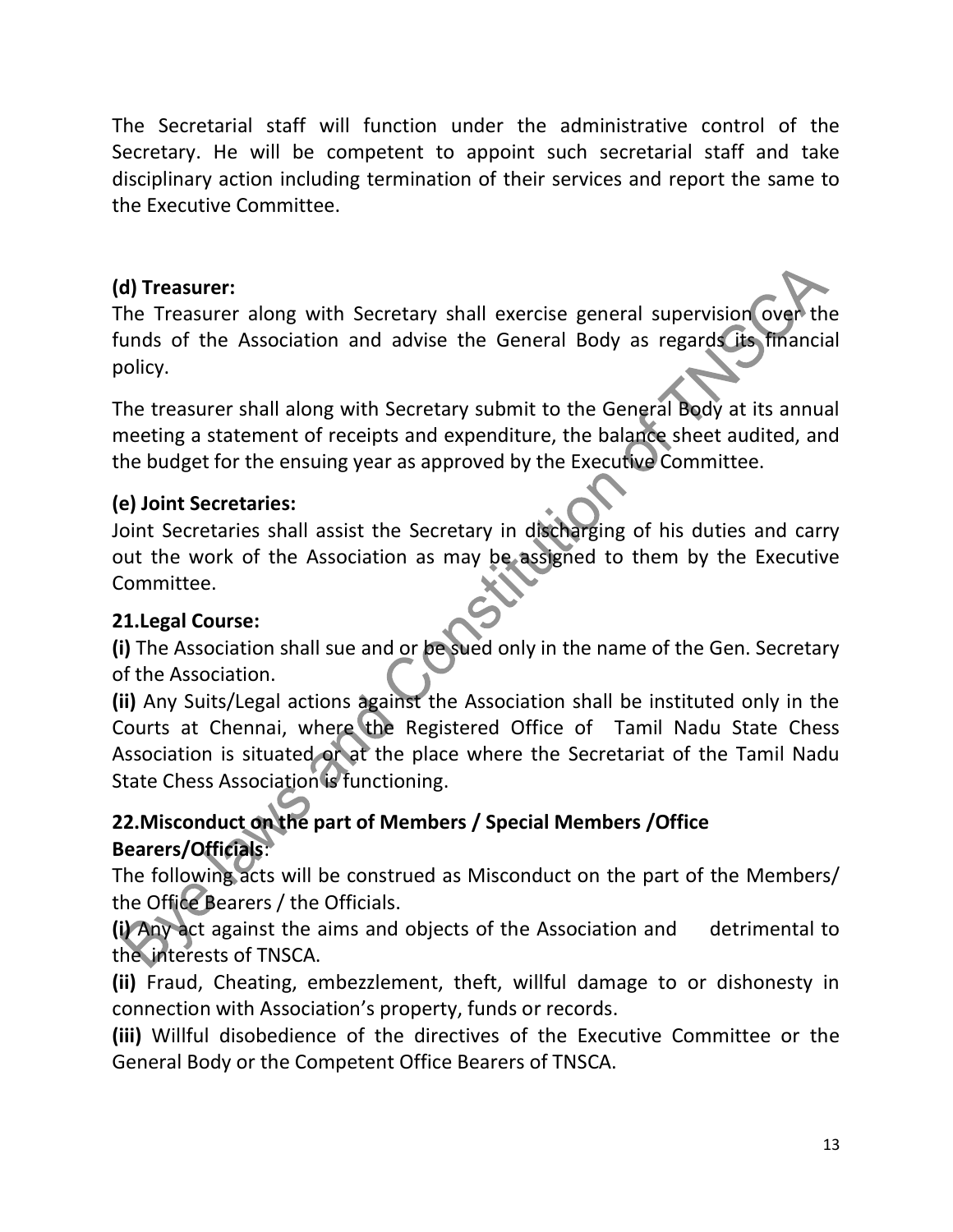(iv)Willful breach of the Constitution, Rules, Regulations and Orders of theAssociation.

(v) Non-payment of the fees and other dues to the Association.

(vi) Not holding Annual General Body Meetings for two years in row.

(vii) Offers or attempts to offer or receiving or attempts to receive any consideration in kind, cash or otherwise to influence the results of games, tournaments, elections or any chess events of the Association.

(viii) Failure to perform the functions and duties in an impartial and responsible manner.

(ix) Failure to comply with normally accepted standards and Chess etiquette.

### 23.Expulsion/Suspension:

(a) If an Office Bearer, affiliated unit or its Office Bearers or a player or an individual directly or indirectly connected with the Association refuses to comply with the provisions of this Constitution, Rules and Regulations or is guilty of such conduct which in the opinion of the Executive Committee is likely to affect the character or stability or interest of the Association, such person or affiliated Unit or its Office Bearers shall be liable for expulsion or suspension for such periods as the Executive Committee may fix by a Resolution adopted by not less than twothirds of the Members of the Committee present at such Meeting. The Secretary shall cause Notice to the Organisation /Individual calling for their explanation and they shall be placed for the consideration of the Executive Committee. Any refusal to accept the Notice by the party shall be treated as Notice having been served.

(b) In the event of dissolution or defunct Association or Pursuant to expulsion or Suspension under 23.(a) or pursuant to action taken under section 9 & 11, the Executive Committee shall appoint an "Ad Hoc" Committee consisting of 5 members in place of the District Association, to run the affairs of the Association, until fresh elections are held under TNSCA's supervision, so that the interest of Chess players are protected.

## (c)Suo Moto action:

Under extra-ordinary circumstances, where a disciplinary action is necessary to protect the objects of the constitution and Bye laws of TNSCA, the Gen. Secretary/ Executive Committee shall Suo Moto take action (the action attracting Section 23(a)), against any player, official, academy etc., to suspend from all chess activities, debar, impose penalties etc., with the reasons being put in writing. However, the matter shall be placed in the next Executive Committee /AGM for a final decision.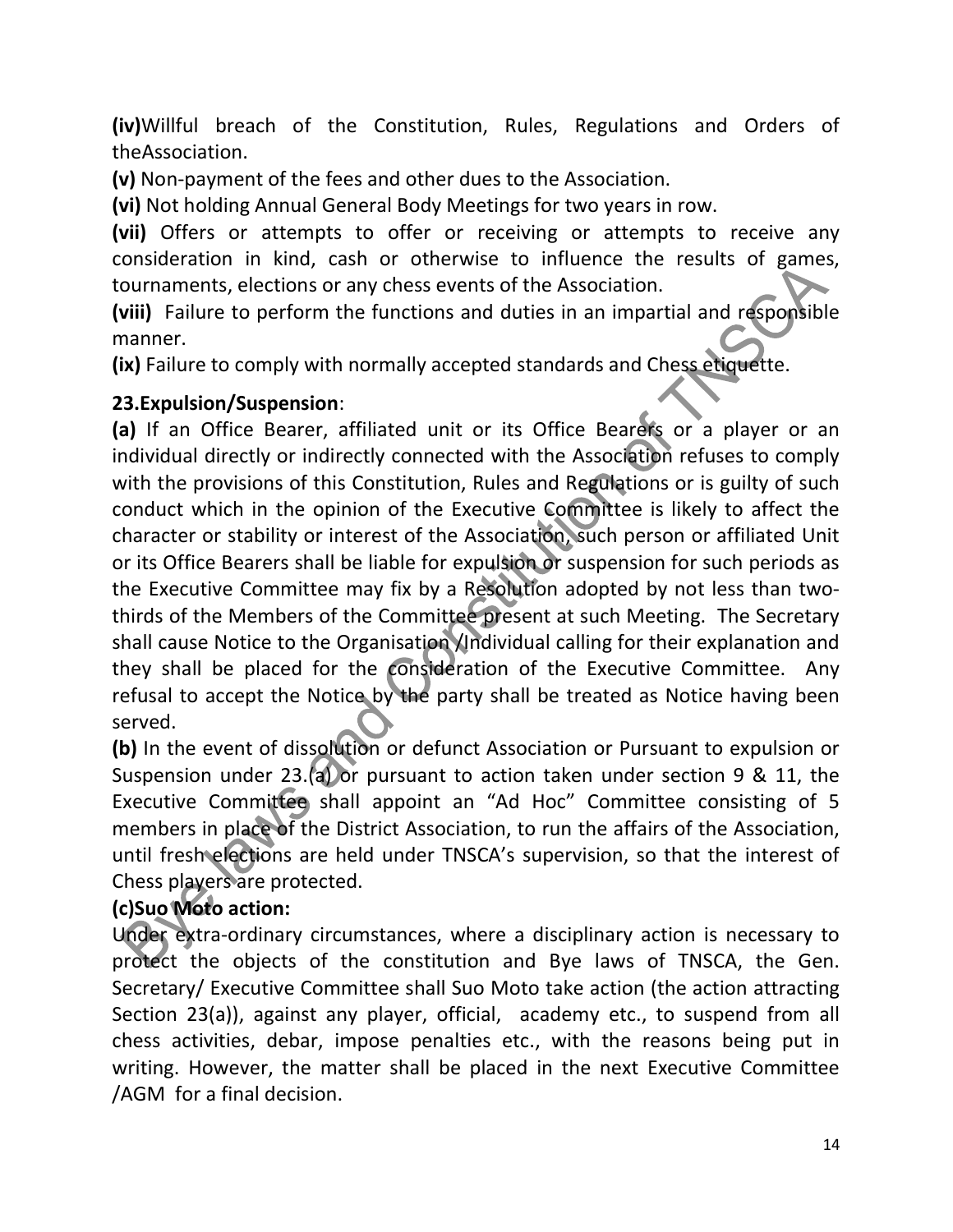(d) Pursuant to action under section 23.(b) the Executive Committee may take steps to form a new District Association to safe guard the interest of the game and players.

#### 24. Vacancies:

The vacancies of Office Bearers that may arise by resignation, death or otherwise shall be filled by the President and such nominated person shall hold the office till the next General Body Meeting. The next General Body Meeting can either continue the arrangement or elect a person among the General Body to the vacant office for the remaining period of the full term. In case of vacancy of the President, the Executive Committee / General Body shall fill the vacancy (could be anybody and not necessarily from Executive Committee / General Body) for the remainder of the term.

#### 25.Dissolution :

(a)Dissolution of the Association shall take place in accordance with the provisions of Tamilnadu Societies Registration act 1975.

(b) In case of winding up / dissolution of the Tamil Nadu State Chess Association, the net funds would be transferred to Institutions having similar objects and enjoying exemption u/s 11 & 80 G of the IT Act, 1961.

#### 26.Disputes:

In all disputes, the decision of the Association shall be final and binding on all concerned.

## 27.Rules and Regulations:

All Rules and Regulations framed for relevant purposes or on any matters and adopted by the Executive Committee and the General Body shall have the same force as this Constitution.

## 28. Conclusion:

Any matter not directly covered by this Constitution shall be decided by the General Body/ Executive Committee on the basis of the provisions in this Constitution most nearly applicable in accordance with the general terms and spirit of this.

#### A N N E X U R E

Invoking the power vested under Bye Law 27 of the Constitution of Tamil Nadu State Chess Association on the following Rules and Regulations are framed:

I. Code of Conduct for the Organisers of Championship/Tournaments;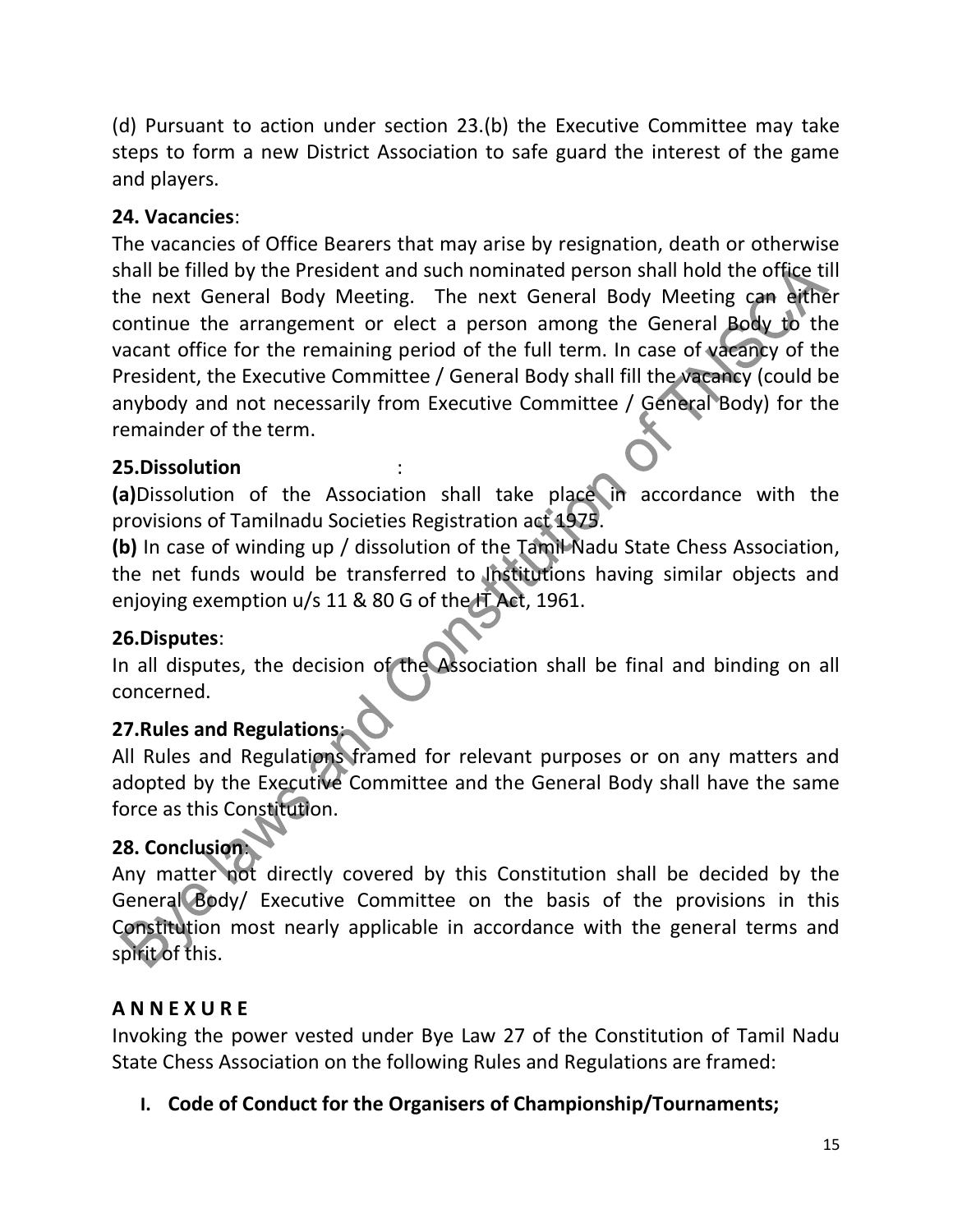The following will be construed as misconduct on the part of the Organisers of Championships/Tournaments:

(a) Withholding of prizes, whether in cash or in kind, announced for Championships of the Federation / Associationor Open Tournaments recognized by the Association.

(b) Not providing requisite facilities as determined by the Association to the participants in any championship/Tournaments conducted by the host Association or Organisers or recognized Open Tournaments.

(c) Non-payments of the share of entry fees, fee from prize money and other dues to the Association / Federation.

(d) Mismanagement or manipulations in the conduct of Championships/ Tournaments held on behalf of the Association.

(e) Willful disregard or disobedience of the provisions contained in the Constitution, Rules and Regulations of the Association.

(f) Fraud, Cheating, embezzlement, theft, willful damage to or dishonesty in connection with Association's property, funds and records.

(g) Offers or attempts to offer or receiving or attempts to receive any consideration in kind, cash or otherwise to influence the results of games, tournaments, elections or any chess events of the Association.

(h) Failure to perform the functions and duties in an impartial and responsible manner.

(i) Failure to comply with normally accepted standards of behaviour and chess etiquette.

(j) Failure to send the results together with the report of tournaments /Championships within a week after the conclusion of the same.

(k) Any other act which is against the aim and objects of the Association and detrimental to its interests.

#### II. Code of conduct for the players:

(a) All qualified players shall participate in the State Chess Championship unless specific exemption is granted by the President/Gen. Secretary on reasonable grounds.

(b) All Players selected to the State Team for National Tournaments shall attend the Coaching Camp/Camps if any conducted by the Association prior to the relevant event unless exempted by the Gen. Secretary.

(c)Player shall desist from indulging in any act detrimental to the interests of Association nor shall they spearhead any movement against the Association.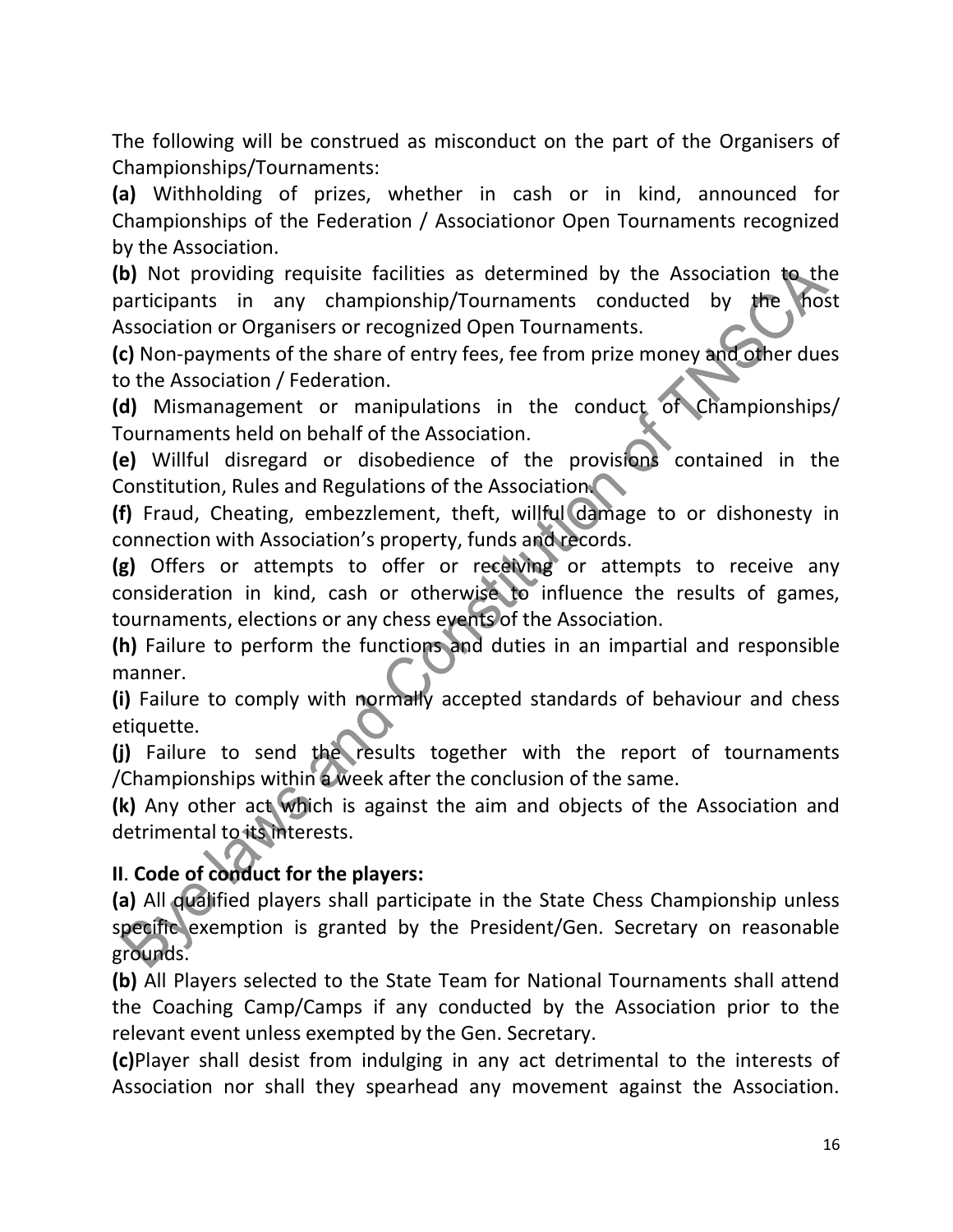They shall not also pass any derogatory remarks in public or to the press about the Association.

(d) Players, either in their personal capacity or in the capacity as a player or the captain of a team, shall not make any public announcements without the approval of the competent authority.

(e) Players shall desist from harming other players, their property or that of the organizers and the Association and shall not resort to disorderly behaviour or any subversive act or any act of indiscipline during chess events and functions.

(f) Players shall not make abusive or derogatory language against anybody during the course of a competition, nor shall they make any unjustified accusations against anybody.

(g) Players shall cooperate with the organizers of tournaments, in all matters and strictly abide by the Rules and Regulation of Tournaments.

(h) Players shall conduct themselves with dignity and be dressed decently at all chess events and functions.

(i) Players who want to go out of India to participate in tournaments shall take prior permission from TNSCA by writing to the Gen. Secretary.

(j) Players shall not fraudulently participate in events.

(k) Players should not smoke or be drunk in the tournament hall during the course of chess events and functions.

(l) During coaching camps, players shall strictly follow the Rules and Regulations of the Association and the instructions of the Coach and also do their best to take advantage of the Coaching Camps.

(m) Players shall remit the entry fees for tournaments as specified in the regulations and shall not bargain or argue at the venue of the tournament.

(n)Date of Birth certificates registered within one year of the birth of the child alone will be recognized and allowed to participate in age group championships by the TNSCA/AICF and all affiliated members of TNSCA.

(o) Players shall present themselves for Medical Test to determine their age at any time when called upon to do so by All India Chess Federation or its affiliates.

All players who have been found over aged will not be allowed to participate in any age related tournaments after they serve their punishment. However, those who agree to the results of the medical test and submit the original Date of Birth to the satisfaction of the AICF, will be allowed to play in their age group after serving their suspension.

(p) Players shall not speak (or indicate anything by sign) to anybody other than the arbiters of that tournament, during the course of a game.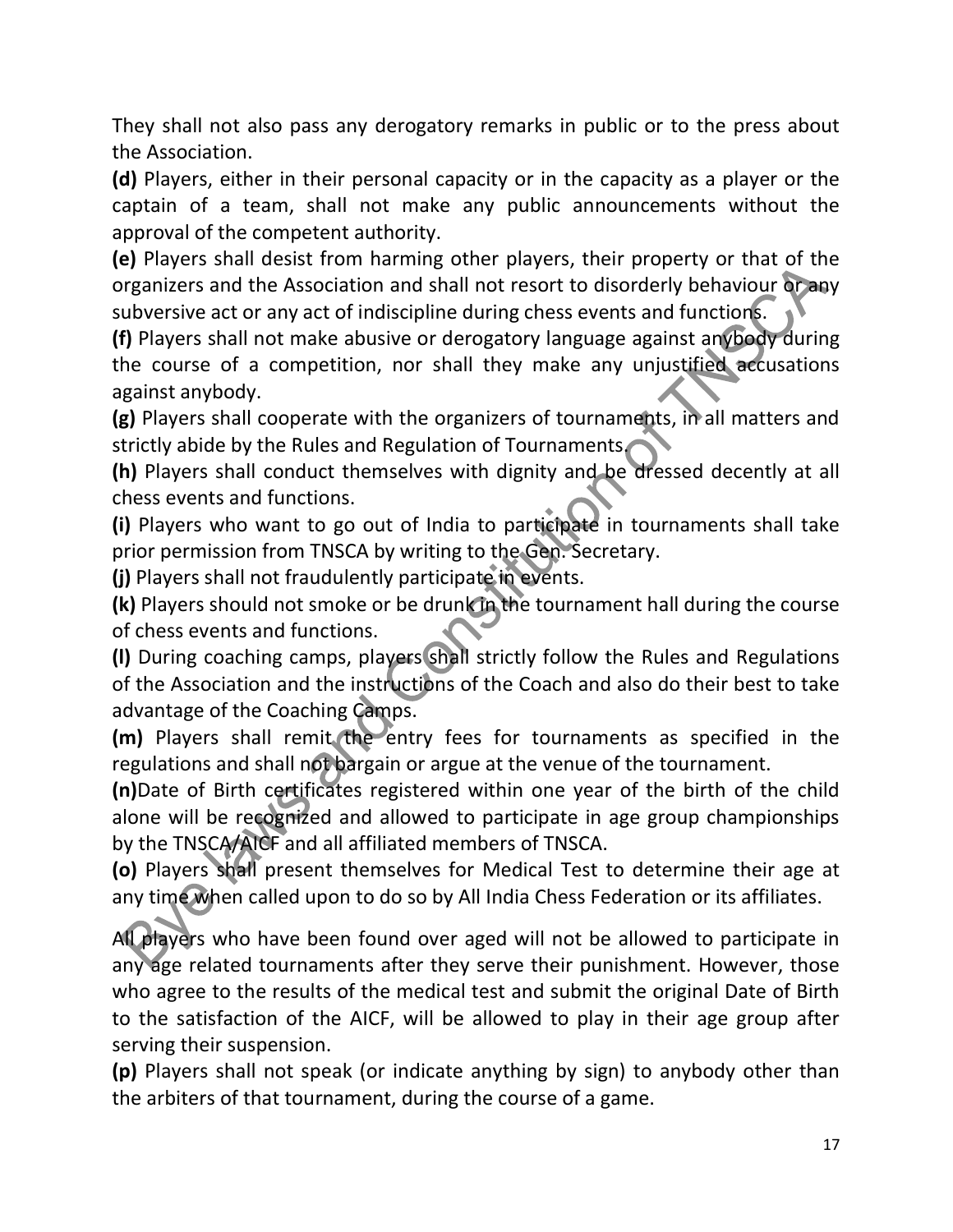(q) Players shall be present for the opening and closing ceremonies of championships/tournaments.

(r) Players shall not leave the venue of championships/tournaments without the permission of the Chief Arbiter.

(s) Players shall not withdraw from tournaments without valid reasons and without the permission of the Chief Arbiter.

(t) Fraud, cheating, embezzlement, theft, willful damage to or dishonesty in connection with Association's property, funds or records.

(u) Offers or attempts to offer or receiving or attempts to receive any consideration in kind, cash or otherwise to influence the results of games, tournaments, election or any chess events of the Association.

(v) Failure to comply with normally accepted standards and Chess etiquette.

(w) Any other act which is against the aim and objects of the Association and detrimental to its interests.

(x) Players desirous of participating in the official National Championships should have participated in the corresponding year's respective State Championships. The entry of the players for the respective National Championships should be forwarded through the TNSCA. However, the Association shall have the right to accept or reject any such requests.

(y) Players shall strictly abide by the Constitution, Rules and Regulations and Orders/Instructions of the Association in force from time to time and also abide by the instructions of the Arbiters and TNSCA Office Bearers.

(z)No player shall participate in any tournament not authorised by All India Chess Federation or by its affiliate members and Tamil Nadu State Chess Association or District Associations and units affiliated to them. The above violation shall attract disciplinary proceedings including cash penalties apart from debarring from participating in any tournaments in future.

(z)(i) Government of India has ruled that only players with Foreign passport (including holders of PIO and OCI papers) cannot play under India banner. Hence it was resolved that the same will apply while participating in National Championship, State and District Championships which are official selection tournaments which lead to representing India.

## III.Organisation of State Championship/Tournaments:

## Conditions for organizing chess events:

(a) A bid for organizing a chess event shall be made in the prescribed format along with the required fees, detailed estimate and budget.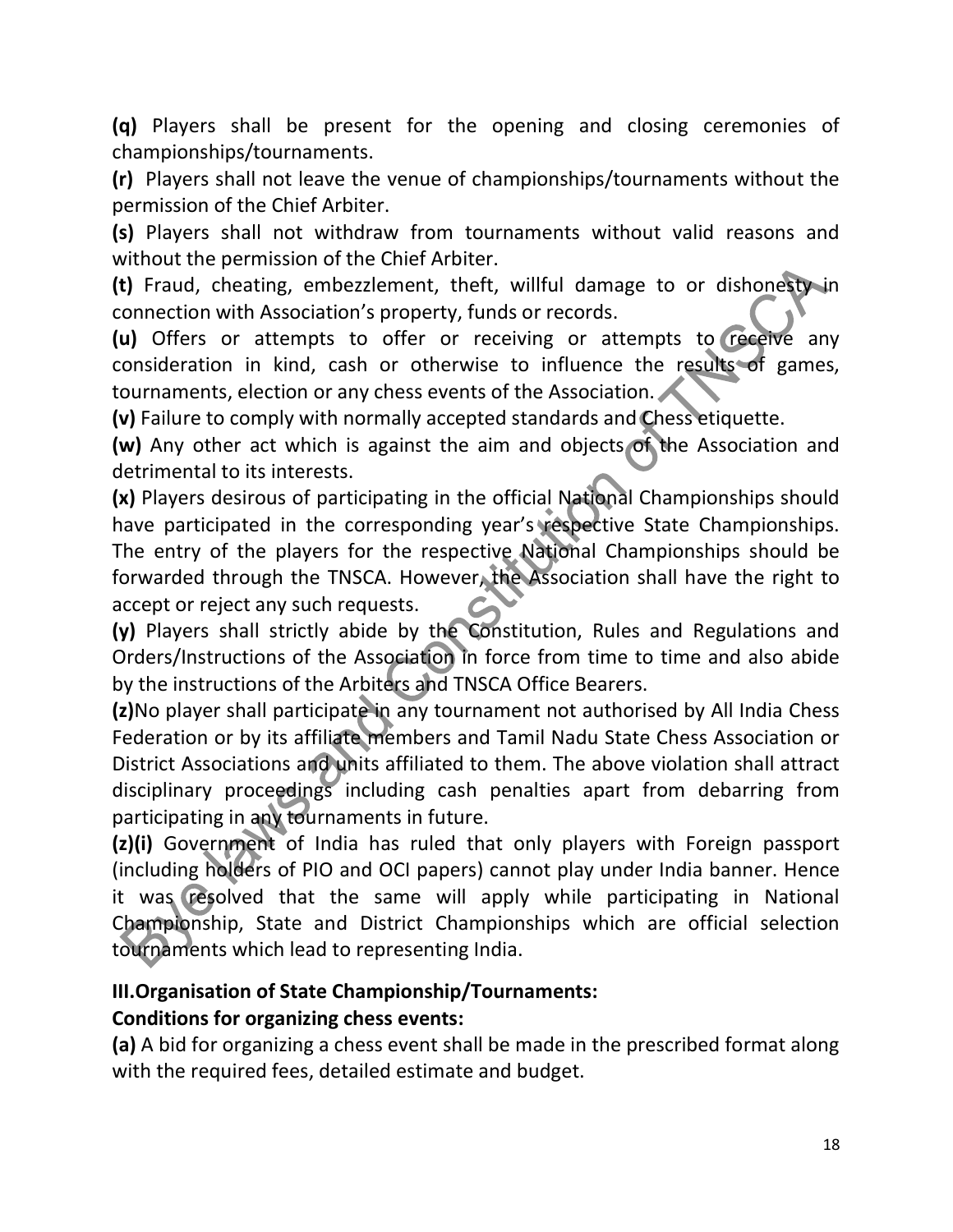(b) Only TNSCA/AICF registered arbiters shall be allowed to officiate in all State/ National level tournaments. For all the State/National level and FIDE rated chess tournaments, TNSCA alone will nominate the Chief Arbiter and the Deputy Chief Arbiters.

(c) An Arbiter officiating in a State Tournament as Chief Arbiter / Deputy Chief Arbiter shall be eligible for an honorarium as decided by the Association from time to time.

(d) In cases where any grant is received by the organizers through the Association audited statement of accounts shall be submitted to the Association within a weekof the conclusion of the event.

(e) The President or the Gen. Secretary shall have the right to demand advance deposit of the prize fund or bank guarantee for a like amount before granting the tournaments/chess events.

(f) Invitation containing all essential details such as venue, date, time, schedule, eligibility, seeding criteria, entry fee, prize money, system of play, other rules and regulations, accommodation, and other information necessarily required by the participating units and players shall be issued at least sixty days before the commencement of the tournament.

(g)Events shall be conducted in accordance with TNSCA , AICF and FIDErules.

Tamil Nadu State Championships:

(i) Pairing shall be done in Swiss Manager software in all the State Championships. (ii) FIDE Laws of Chess shall be followed.

(iii) FIDE tie-break regulations will be followed.

(iv) Championships will be played on 9 rounds irrespective of the number of entries.

(v) But State Team and Senior Championship will be player on 7 rounds irrespective of the number of entries.

(h) Protests against the decisions of Arbiters shall be filed with the prescribed protest fee within one hour of the occurrence of the incident which has caused the protest.

(i) For State Chess Championships and FIDE Rated events an Appeals Committee of five members plus two reserves, will be nominated by the State Chess Association / organizers selected from different Districts. No member of the committee shall vote on a dispute in which a player from his own unit is involved and that in such cases the reserve member(s) shall take his/their place in the committee for the time being.

(j) Players registered with TNSCA alone will be eligible to participate in the Championships.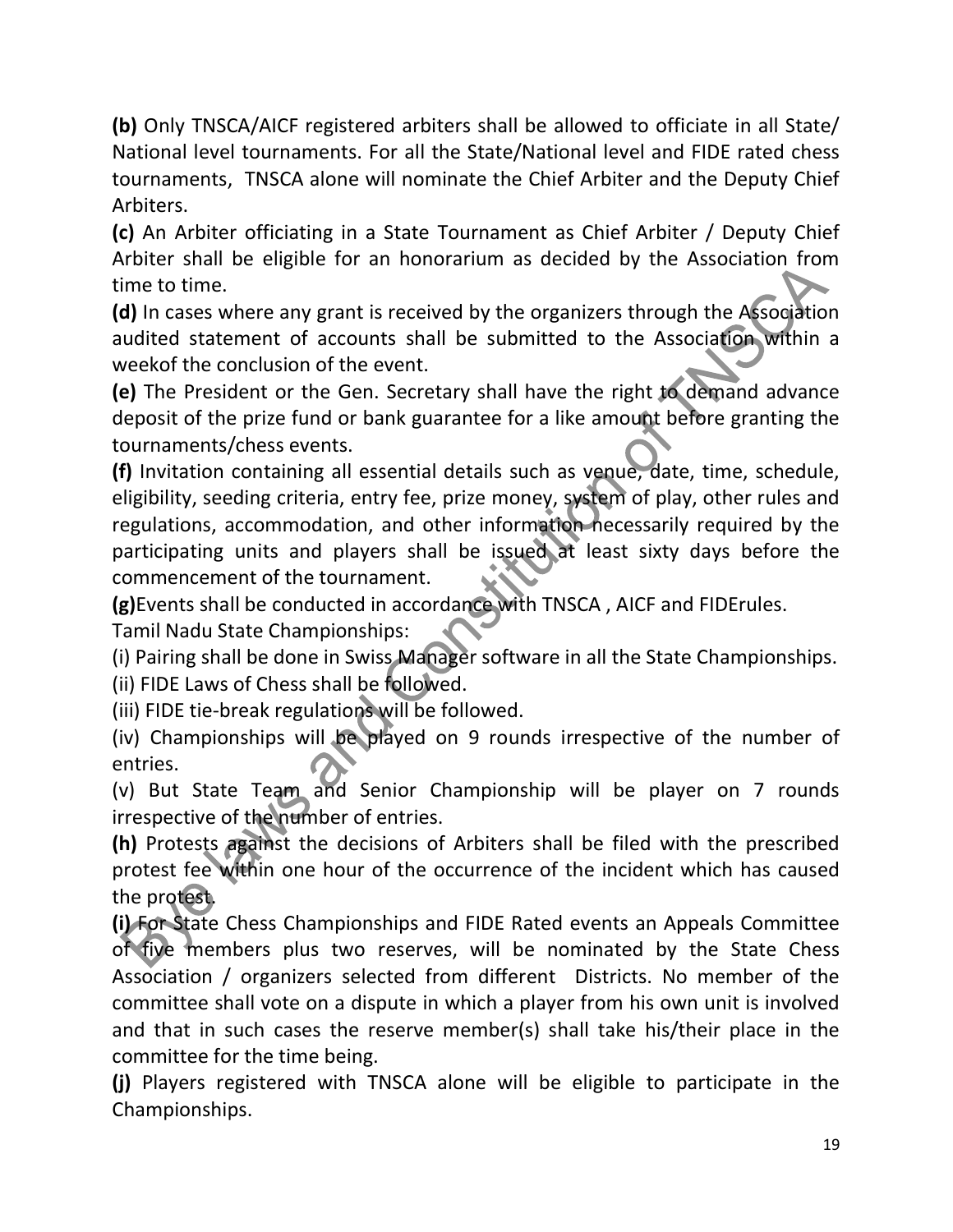(k) State Championships:

Subject to the age restrictions the following criteria shall be applied for the selection and seeding of players to the State Championships/Tournaments.

(i) Top 4 of the previous State Championships are to be seeded to the category State Championship.

(ii) Champion of the previous State Championship is to be seeded to the one step higher State Championship.

(iii)Each District Association / Special Unit Members of the Tamil Nadu State Chess Association shall be entitled to send 4 entries to State Open, State Women, State Junior and State Junior girls Championships. For State Sub Junior and Sub Junior Girls Championships four entries will be allowed for District Associations only. For all other State Championships two entries are allowed for District associations only.

Provided that this will be in addition to the seeded players, if any Association / SpecialUnits fails to send full quota, the vacancies so caused shall not be filled.

(iv)Extra seeding will be given to the District which produces Top three medals winners in the last respective age group State Championships in the ratio 3 : 2 : 1. And these nominations from the District Associations shall be given only from the Rank list of their respective District championships with proof and not to anybody else.

(v) The host (if it is a TNSCA recognized unit) is entitled to field two additional players in State Open, Women, Under-19 Open & Girls and Under 15 Open & Girls Championships. In all other State Championships only one additional player will be allowed.

(vi) Any player who pays the prescribed Special entry fee may be considered for participation with recommendation of the respective District Association.

(vii) The Secretary, Tamil Nadu State Chess Association can nominate one player.

(viii)Any current National Champion in any category is to be seeded to All State championships subject to age stipulation.

(ix) Any current National No.2 and 3 are to be seeded to the same category State Championship subject to age stipulation.

(x) Any current World Champion in any category is to be seeded to All State Championships.

(xi) Any current World No.2 and 3 are to be seeded to the same + one step higher State championships.

(xii)Any Current Asian Champion is to be seeded to the same plus one step higher state championship.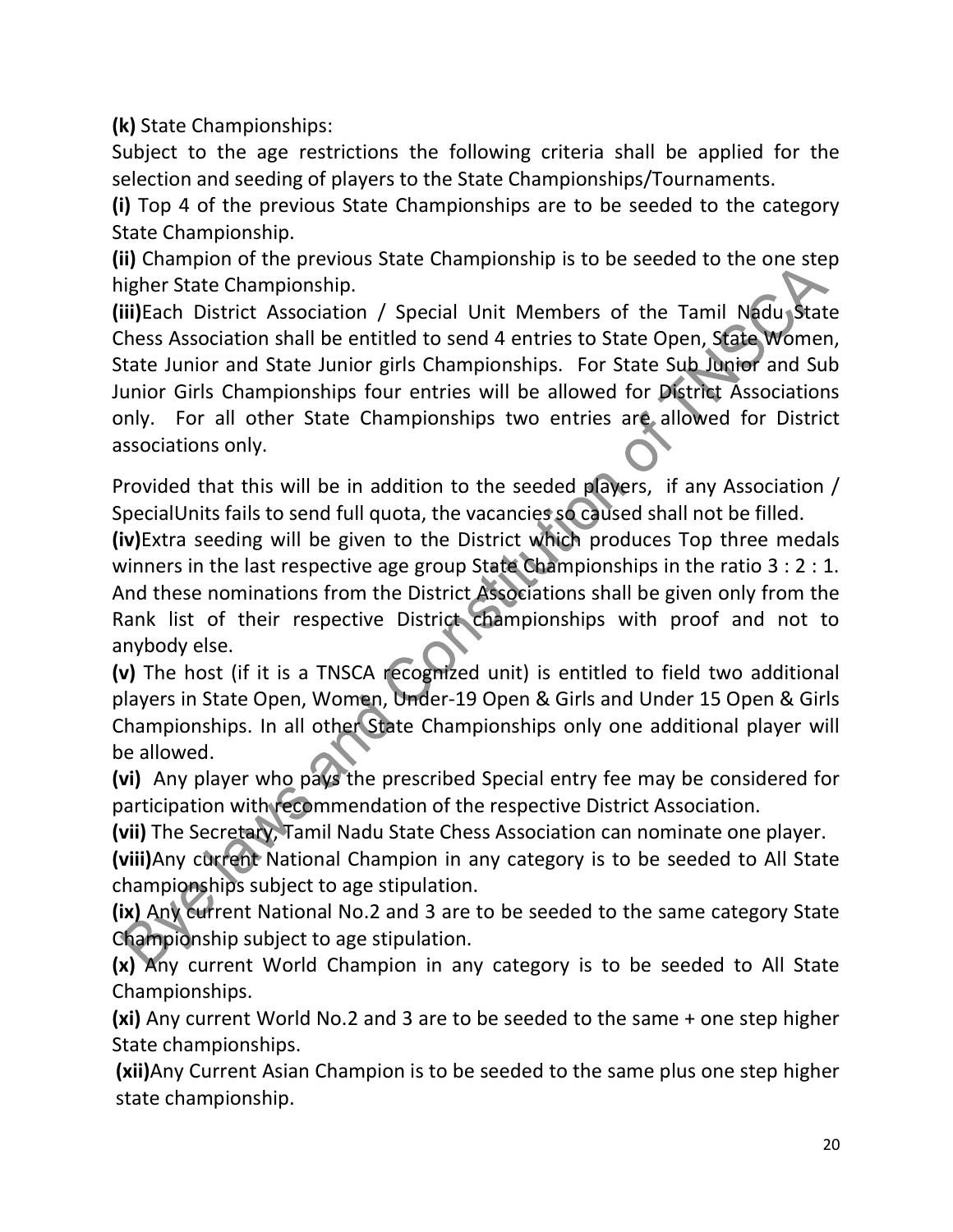(xiii) Any Current Asian No.2 and 3 are to be seeded to the same category.

(xiv) Any current State Champion is to be seeded to all lower categories State Championships subject to the restriction regarding age.

(xv) All GMs & IMs are seeded to all open (boys) State Championships subject to age stipulation.

(xvi) WGMs & WIMs are seeded to all State Chess Championships, subject to age stipulation.

(xvii) Only Indian Nationals are eligible to participate.

#### IV. Code of Conduct for All Arbiters:

1. Arbiters shall register with the Tamil Nadu State Chess Association through their respective District Associations by paying the Annual Registration Fee as prescribed by TNSCA financial regulation from time to time to be considered for appointment as arbiter in any tournament.

2.Arbiters shall be unbiased in tournaments and they shall exhibit no nepotism or favouritism in delivering decisions.

3.Arbiters have to be thorough with Laws of Chess, Rating, Pairing and Title Regulations and other related topics.

4.Arbiters have to abide by the rules and regulations of Tamil Nadu State Chess Association /All India Chess Federation and FIDE.

5.Arbiters shall obtain prior permission from Tamil Nadu State Chess Association (through their District associations) to serve tournaments in other States.

6.An arbiter who wants to serve in tournaments held in Districts other than his own, has to get prior permission from his District association to do so.

7.Only qualified arbiters shall serve as arbiters in tournaments. For state championships International/ FIDE Arbiters shall be appointed as Chief Arbiter. For other State level tournaments IA/FA/Senior Arbiters shall be appointed as Chief Arbiter. For District level tournaments, at least State Arbiters shall be appointed as Chief Arbiter. For rating tournaments, the chief arbiter shall be at least a FIDE arbiter.

8.Arbiters shall be in proper attire in tournaments. If uniform T shirt/waist coat/blazer is provided by organisers, they shall wear it. Otherwise, they have to wear half or full shirt or coat with full pants, and an easily identifiable badge. Neck Tie is preferable.

9.Wearing shoes is a must in all tournaments and championships.

10.An arbiter must arrive at the tournament hall well in advance.

11.An arbiter shall not leave the playing venue during games, without permission from the chief arbiter.